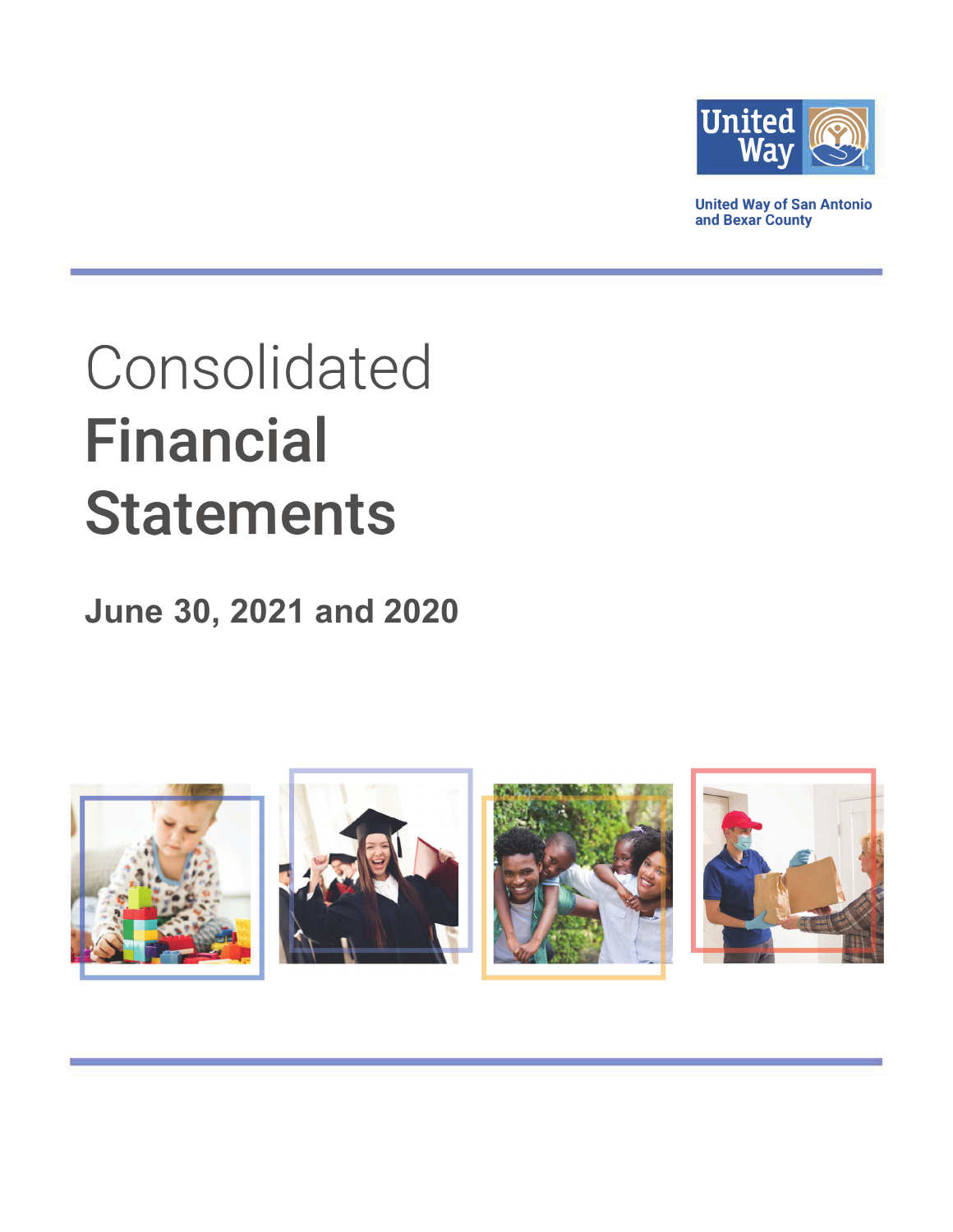# **TABLE OF CONTENTS**

Page

| <b>CONSOLIDATED FINANCIAL STATEMENTS:</b> |  |
|-------------------------------------------|--|
|                                           |  |
|                                           |  |
|                                           |  |
|                                           |  |
|                                           |  |
|                                           |  |
|                                           |  |
| <b>SUPPLEMENTARY INFORMATION:</b>         |  |
|                                           |  |
|                                           |  |
|                                           |  |

Schedule of Indirect Costs ................................................................................... 2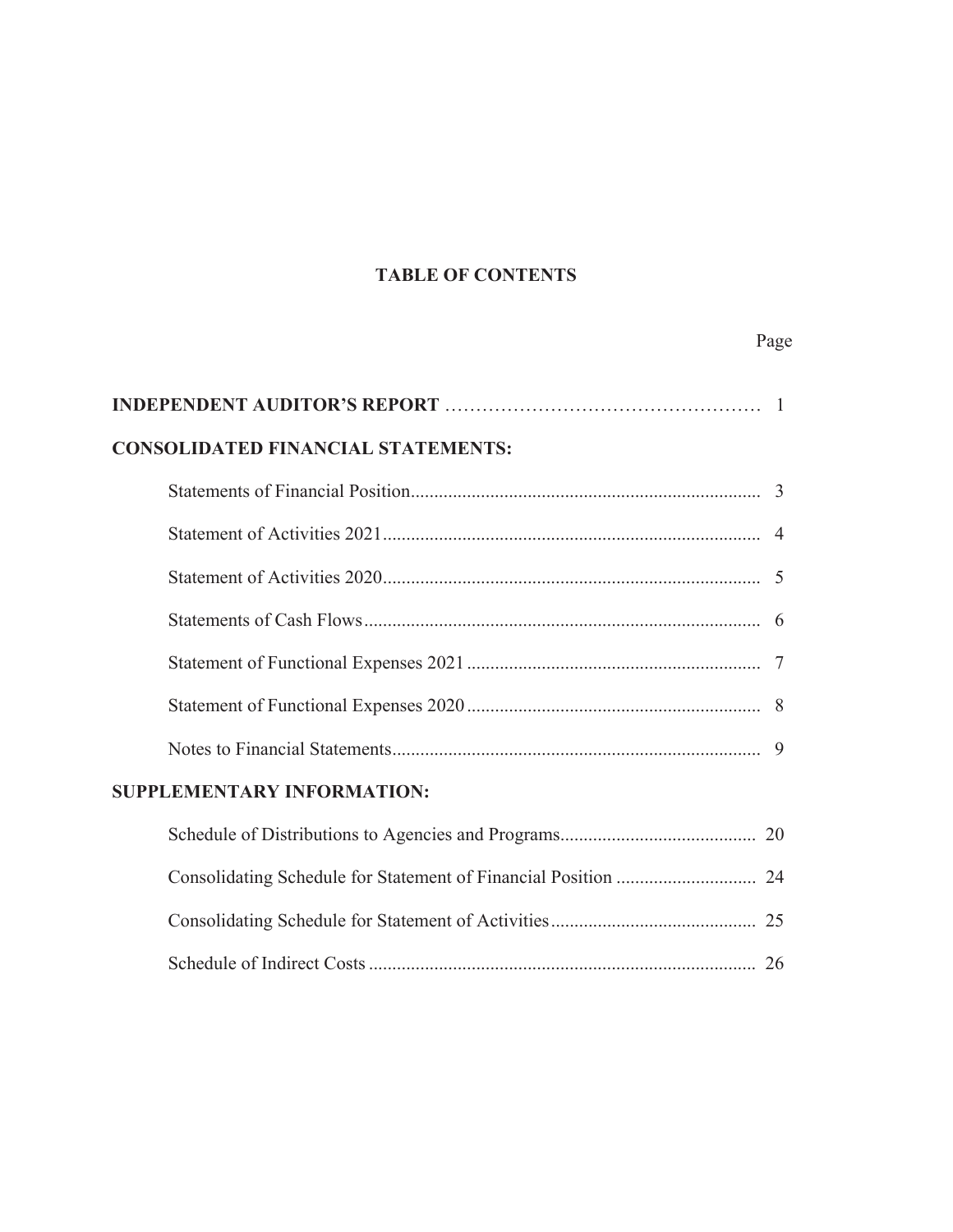

with you all the way

Member of the AICPA & TXCPA.

Registered with Public Company<br>Accounting Oversight Board.

# **INDEPENDENT AUDITOR'S REPORT**

To the Board of Directors United Way of San Antonio and Bexar County San Antonio, Texas

#### *Report on the Consolidated Financial Statements*

We have audited the accompanying consolidated financial statements of United Way of San Antonio and Bexar County (a non-profit corporation), which comprise the consolidated statements of financial position as of June 30, 2021 and 2020, and the related consolidated statements of activities, cash flows, and functional expenses for the years then ended, and the related notes to the consolidated financial statements.

#### *Management's Responsibility for the Consolidated Financial Statements*

Management is responsible for the preparation and fair presentation of these consolidated financial statements in accordance with U.S. generally accepted accounting principles; this includes the design, implementation, and maintenance of internal control relevant to the preparation and fair presentation of consolidated financial statements that are free from material misstatement, whether due to fraud or error.

#### *Auditor's Responsibility*

Our responsibility is to express an opinion on these consolidated financial statements based on our audits. We conducted our audits in accordance with U. S. generally accepted auditing standards and the standards applicable to financial audit contained in Government Auditing Standards, issued by the Comptroller General of the United States. Those standards require that we plan and perform the audit to obtain reasonable assurance about whether the consolidated financial statements are free from material misstatement.

An audit involves performing procedures to obtain audit evidence about the amounts and disclosures in the consolidated financial statements. The procedures selected depend on the auditor's judgment, including the assessment of the risks of material misstatement of the consolidated financial statements, whether due to fraud or error. In making those risk assessments, the auditor considers internal control relevant to the entity's preparation and fair presentation of the consolidated financial statements in order to design audit procedures that are appropriate in the circumstances, but not for the purpose of expressing an opinion on the effectiveness of the entity's internal control. Accordingly, we express no such opinion. An audit also includes evaluating the appropriateness of accounting policies used and the reasonableness of significant accounting estimates made by management, as well as evaluating the overall presentation of the consolidated financial statements.

We believe that the audit evidence we have obtained is sufficient and appropriate to provide a basis for our audit opinion.

**MAIN OFFICE:** 

8610 N. New Braunfels, STE 101 San Antonio, TX 78217

Phone: 210.829.1300 Fax: 210.829.4080

672 Ridge Hill Dr., STE B New Braunfels, TX 78130 Phone: 830.387.4441

616 E. Blanco, STE 300e Boerne, TX 78006 Phone: 830.815.1100



- 1 -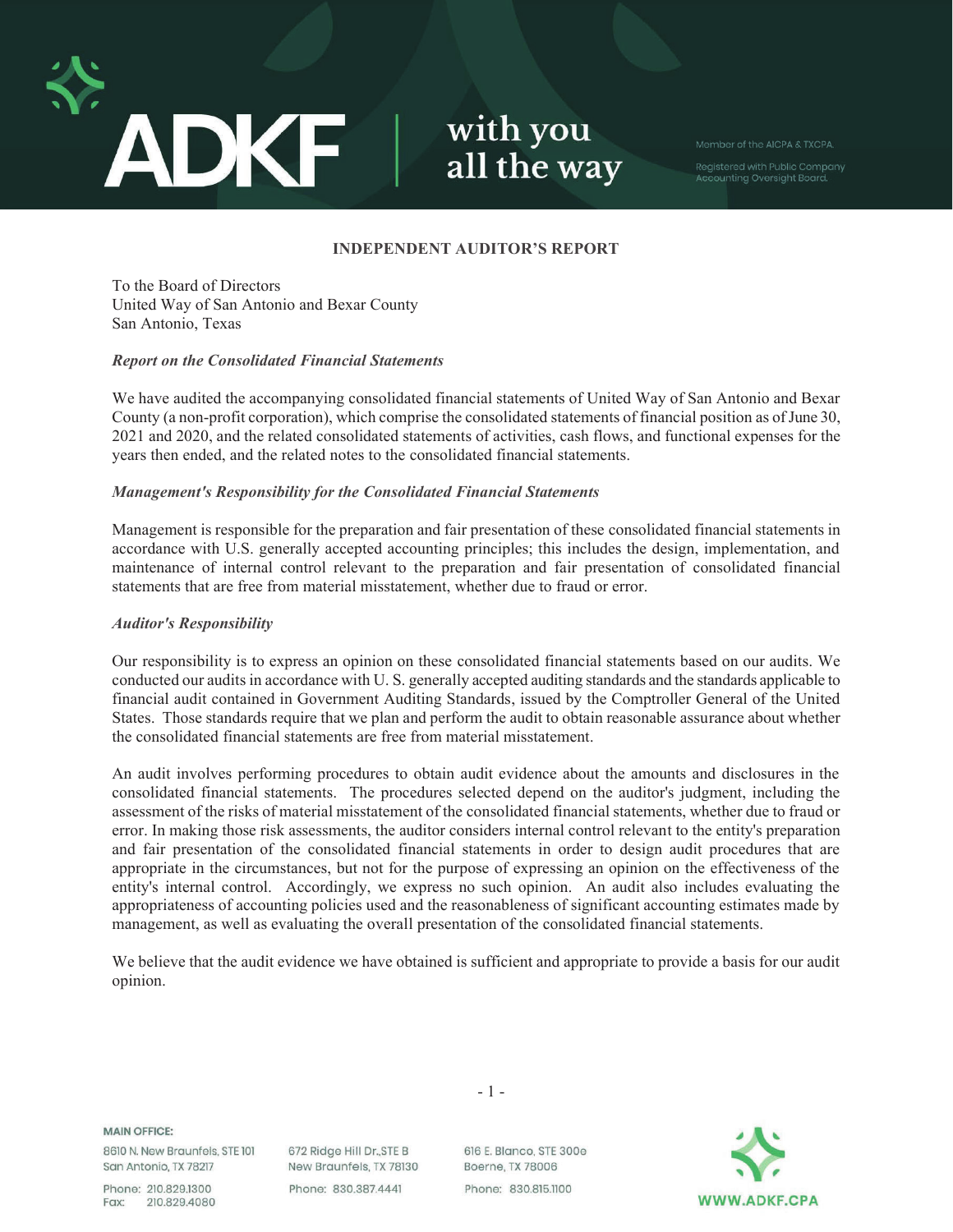#### *Opinion*

In our opinion, the consolidated financial statements referred to above present fairly, in all material respects, the consolidated financial position of United Way of San Antonio and Bexar Countyasof June 30,2021 and2020, and the results of their consolidated activities, cash flows and functional expenses for the years then ended in accordance with U. S. generally accepted accounting principles.

#### *Report on Supplementary Information*

Our audit was conducted for the purpose of forming an opinion on the consolidated financial statements asa whole. The accompanying schedule of distributions to agencies and programs, consolidating statements of financial position and activities and, schedule of indirect costs are presented for purposes of additional analysis and is not a required part of the consolidated financial statements. Such information is the responsibility of management and was derived from and relates directly to the underlying accounting and other records used to prepare the consolidated financial statements. The information has been subjected to the auditing procedures applied, including comparing and reconciling such information directly to the underlying accounting and other records used to prepare the consolidated financial statements or to the consolidated financial statements themselves, and other additional procedures in accordance with U.S. generally accepted auditing standards. In our opinion, the information is fairly stated in all material respects in relation to the consolidated financial statements as a whole.

#### **Other Reporting Required by** *Government Auditing Standards*

In accordance with Government Auditing Standards, we have also issued our report dated November , 2021, presented under separate cover, on our consideration of United Way of San Antonio and Bexar County's internal control over financial reporting and on our tests of its compliance with certain provisions of laws, regulations, contracts, and grant agreements and other matters. The purpose of that report is solely to describe the scope of our testing of internal control over financial reporting and compliance and the results of that testing, and not to provide an opinion on internal control over financial reporting or on compliance. That report is an integral part of an audit performed in accordance with Government Auditing Standards in considering United Way of San Antonio and Bexar County's internal control over financial reporting and compliance.

 $ADKF, PC$ 

ADKF, P.C. San Antonio, Texas November,2021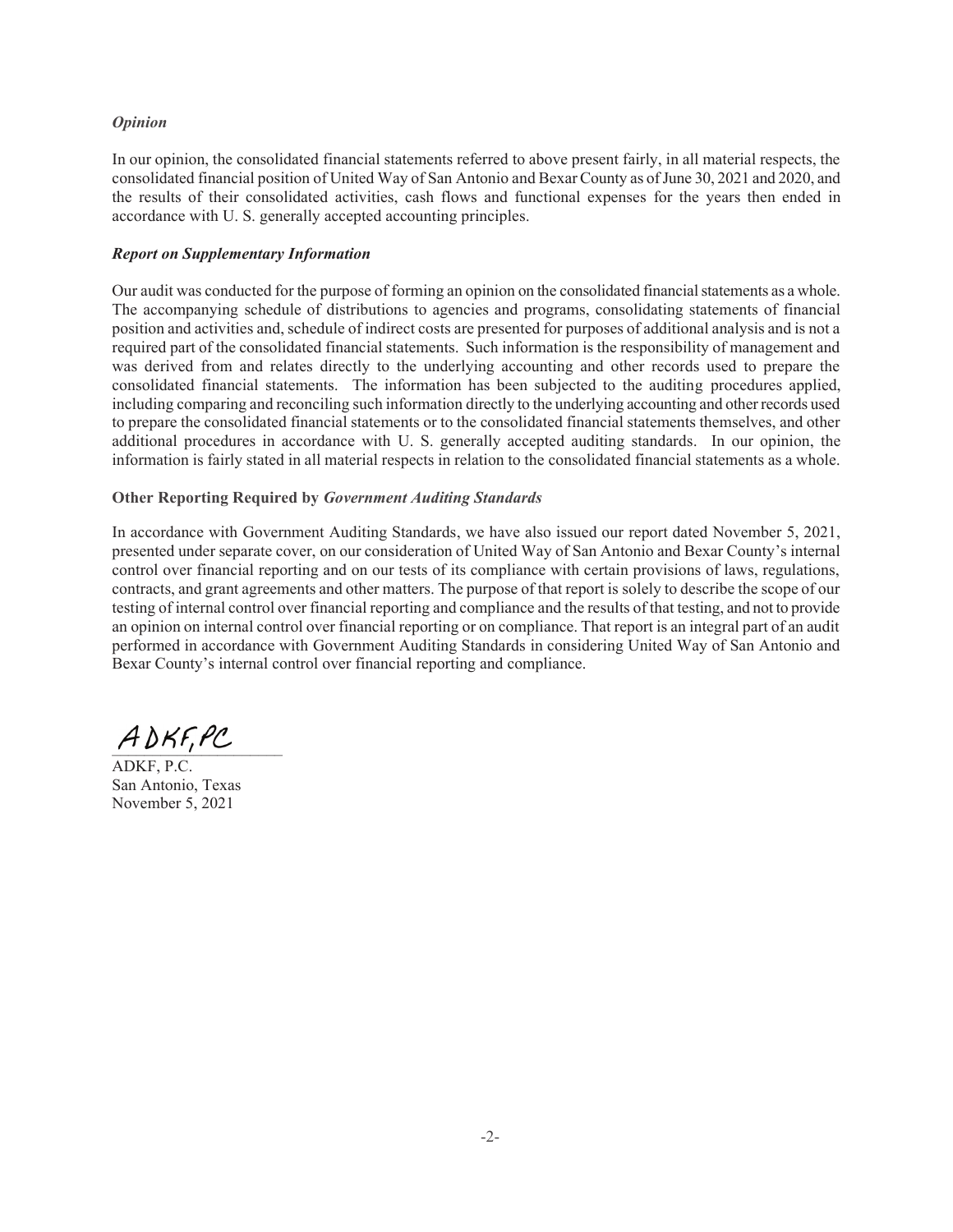# **CONSOLIDATED STATEMENTS OF FINANCIAL POSITION**

#### June 30, 2021 and 2020

|                                                     | 2021             | 2020                        |
|-----------------------------------------------------|------------------|-----------------------------|
| <b>ASSETS</b>                                       |                  |                             |
| <b>Current Assets:</b>                              |                  |                             |
| Cash and cash equivalents                           | \$<br>12,273,133 | S.<br>8,211,067             |
| Investments                                         | 46,995,526       | 21,819,811                  |
| Receivables:                                        |                  |                             |
| Pledges, net of allowance for uncollectible pledges | 11,327,767       | 11,971,614                  |
| Grants and other receivables                        | 914,909          | 1,332,143                   |
| Prepaid expenses and other assets                   | 179,173          | 119,591                     |
| <b>Total Current Assets</b>                         | 71,690,508       | 43,454,226                  |
| <b>Noncurrent Assets:</b>                           |                  |                             |
| Endowment and Legacy Fund:                          |                  |                             |
| Restricted cash                                     |                  | 3,000                       |
| Investments                                         | 15,052,705       | 12,123,648                  |
| Beneficial Interests in Perpetual Trusts            | 2,215,924        | 1,864,733                   |
| Property and Equipment, at cost,                    |                  |                             |
| net of accumulated depreciation                     | 1,180,184        | 1,142,427                   |
| <b>Total Noncurrent Assets</b>                      | 18,448,813       | 15,133,808                  |
| <b>TOTAL ASSETS</b>                                 | 90,139,321       | $\mathcal{S}$<br>58,588,034 |
|                                                     |                  |                             |
| <b>LIABILITIES AND NET ASSETS</b>                   |                  |                             |
| <b>Current Liabilities:</b>                         |                  |                             |
| Accounts payable and accrued expenses               | \$<br>3,135,029  | \$<br>3,537,854             |
| Donor designations payable                          | 8,610,441        | 8,116,294                   |
| PPP loan payable                                    |                  | 1,464,630                   |
| <b>TOTAL LIABILITIES</b>                            | 11,745,470       | 13,118,778                  |
| Commitments - Note 9                                |                  |                             |
|                                                     |                  |                             |
| <b>Net Assets:</b>                                  |                  |                             |
| Without donor restrictions                          | 34,590,887       | 5,308,254                   |
| With donor restrictions:                            |                  |                             |
| Temporary in nature                                 | 31,080,713       | 27,789,962                  |
| Perpetual in nature                                 | 12,722,251       | 12,371,040                  |
| <b>TOTAL NET ASSETS</b>                             | 78,393,851       | 45,469,256                  |
| <b>TOTAL LIABILITIES</b>                            |                  |                             |
| <b>AND NET ASSETS</b>                               | 90,139,321<br>S  | \$<br>58,588,034            |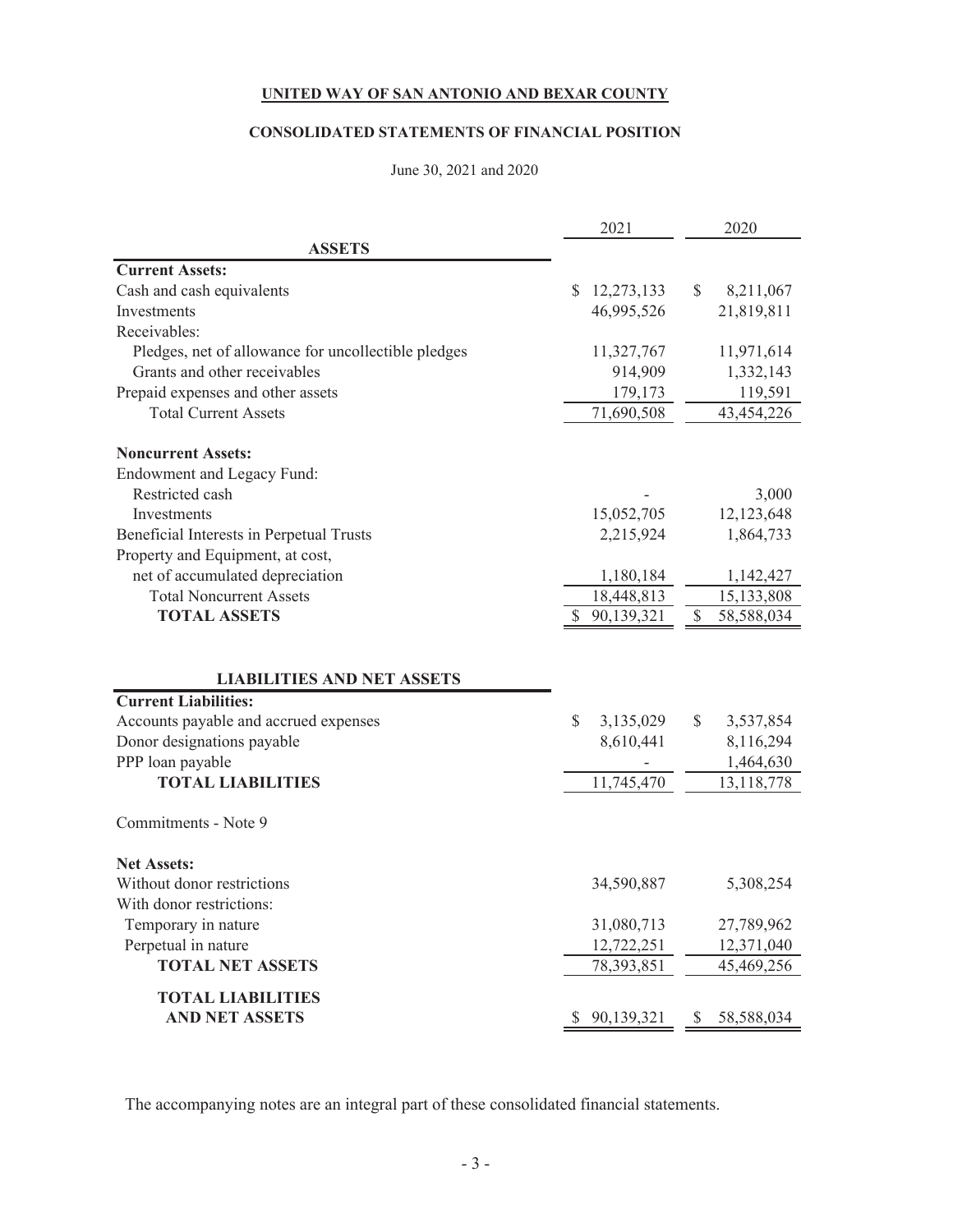# **CONSOLIDATED STATEMENT OF ACTIVITIES**

# For The Year Ended June 30, 2021

|                                                 |      | With Donor<br>Without Donor |    |                | Total |              |
|-------------------------------------------------|------|-----------------------------|----|----------------|-------|--------------|
|                                                 |      | Restrictions                |    | Restrictions   |       | 2021         |
| PUBLIC SUPPORT AND OTHER REVENUE                |      |                             |    |                |       |              |
| Community campaign                              | \$   |                             | \$ | 47,975,739     | S.    | 47,975,739   |
| Non-UWSA designations                           |      |                             |    | (10, 291, 266) |       | (10,291,266) |
| Donor designations                              |      |                             |    | (9,085,540)    |       | (9,085,540)  |
| Provision for uncollectible pledges             |      |                             |    | (355, 156)     |       | (355, 156)   |
| Net carryover pledges                           |      |                             |    | (1,949,442)    |       | (1,949,442)  |
| Net amount available to UWSA                    |      |                             |    | 26, 294, 335   |       | 26,294,335   |
| Net assets released from restrictions           |      | 25,839,621                  |    | (25,839,621)   |       |              |
| Collection of prior year campaign contributions |      |                             |    |                |       |              |
| in excess of (less than) amount anticipated     |      | (241, 637)                  |    |                |       | (241, 637)   |
| Contributions (non-campaign)                    |      | 20,000,000                  |    |                |       | 20,000,000   |
| Grants and contracts                            |      | 5,540,150                   |    |                |       | 5,540,150    |
| Investment earnings, net of fees                |      | 4,736,128                   |    | 3,187,248      |       | 7,923,376    |
| In-kind revenue                                 |      | 482,956                     |    |                |       | 482,956      |
| Other income                                    |      | 365,038                     |    |                |       | 365,038      |
| PPP loan forgiveness grant                      |      | 1,464,630                   |    |                |       | 1,464,630    |
| <b>TOTAL PUBLIC SUPPORT</b>                     |      |                             |    |                |       |              |
| <b>AND OTHER REVENUE</b>                        |      | 58,186,886                  |    | 3,641,962      |       | 61,828,848   |
| <b>EXPENSES</b>                                 |      |                             |    |                |       |              |
| <b>Program Services:</b>                        |      |                             |    |                |       |              |
| Distributions to Agencies and Programs          |      | 28,351,166                  |    |                |       | 28,351,166   |
| Less donor designations                         |      | (9,044,021)                 |    |                |       | (9,044,021)  |
| Net funds distributed                           |      | 19,307,145                  |    |                |       | 19,307,145   |
| Other program services                          |      | 5,398,814                   |    |                |       | 5,398,814    |
| <b>Total Program Services</b>                   |      | 24,705,959                  |    |                |       | 24,705,959   |
| <b>Support Services:</b>                        |      |                             |    |                |       |              |
| Fund-raising                                    |      | 3,141,373                   |    |                |       | 3,141,373    |
| Management & general                            |      | 1,056,921                   |    |                |       | 1,056,921    |
| <b>Total Support Services</b>                   |      | 4,198,294                   |    |                |       | 4,198,294    |
| <b>TOTAL EXPENSES</b>                           |      | 28,904,253                  |    | $\overline{a}$ |       | 28,904,253   |
| <b>CHANGE IN NET ASSETS</b>                     |      | 29,282,633                  |    | 3,641,962      |       | 32,924,595   |
| Net assets at beginning of year                 |      | 5,308,254                   |    | 40,161,002     |       | 45,469,256   |
| <b>NET ASSETS AT END OF YEAR</b>                | $\$$ | 34,590,887                  | \$ | 43,802,964     | \$    | 78,393,851   |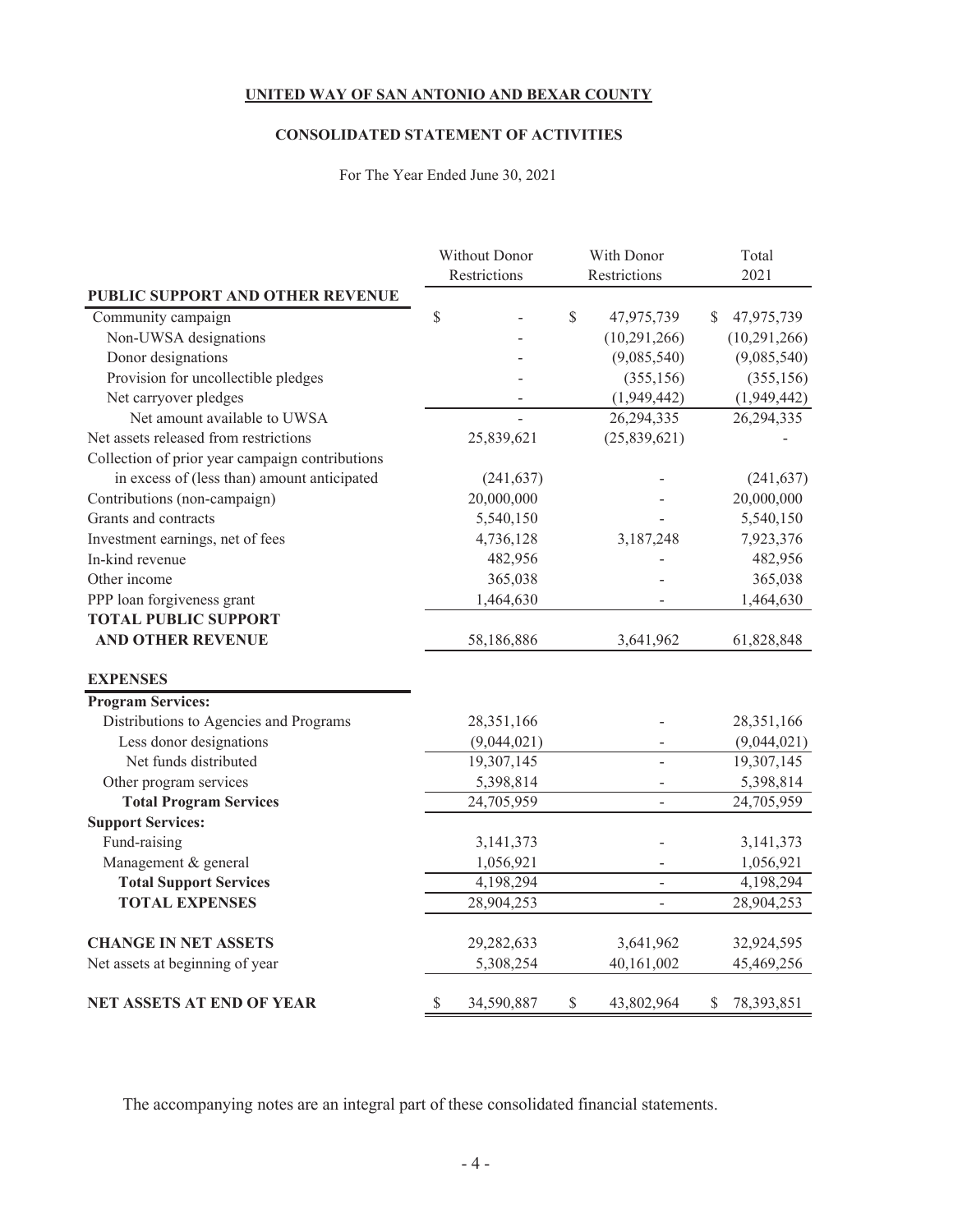# **CONSOLIDATED STATEMENT OF ACTIVITIES**

# For The Year Ended June 30, 2020

|                                                 | Without Donor   | With Donor |                          | Total            |
|-------------------------------------------------|-----------------|------------|--------------------------|------------------|
|                                                 | Restrictions    |            | Restrictions             | 2020             |
| PUBLIC SUPPORT AND OTHER REVENUE                |                 |            |                          |                  |
| Community campaign                              | \$              | \$         | 50,097,718               | \$<br>50,097,718 |
| Non-UWSA designations                           |                 |            | (12,606,357)             | (12,606,357)     |
| Donor designations                              |                 |            | (9,044,021)              | (9,044,021)      |
| Provision for uncollectible pledges             |                 |            | (3,869,663)              | (3,869,663)      |
| Net carryover pledges                           |                 |            | 1,264,944                | 1,264,944        |
| Net amount available to UWSA                    |                 |            | 25,842,621               | 25,842,621       |
| Net assets released from restrictions           | 24,108,504      |            | (24, 108, 504)           |                  |
| Collection of prior year campaign contributions |                 |            |                          |                  |
| in excess of (less than) amount anticipated     | 32,755          |            |                          | 32,755           |
| Grants and contracts                            | 5,677,370       |            |                          | 5,677,370        |
| Investment earnings, net of fees                | 579,313         |            | 450,054                  | 1,029,367        |
| In-kind revenue                                 | 922,416         |            |                          | 922,416          |
| Other income                                    | 427,567         |            |                          | 427,567          |
| <b>TOTAL PUBLIC SUPPORT</b>                     |                 |            |                          |                  |
| <b>AND OTHER REVENUE</b>                        | 31,747,925      |            | 2,184,171                | 33,932,096       |
| <b>EXPENSES</b>                                 |                 |            |                          |                  |
| <b>Program Services:</b>                        |                 |            |                          |                  |
| Distributions to Agencies and Programs          | 29,866,227      |            |                          | 29,866,227       |
| Less donor designations                         | (9,030,572)     |            |                          | (9,030,572)      |
| Net funds distributed                           | 20,835,655      |            | $\frac{1}{2}$            | 20,835,655       |
| Other program services                          | 5,216,413       |            |                          | 5,216,413        |
| <b>Total Program Services</b>                   | 26,052,068      |            | $\overline{\phantom{a}}$ | 26,052,068       |
| <b>Support Services:</b>                        |                 |            |                          |                  |
| Fund-raising                                    | 2,579,025       |            |                          | 2,579,025        |
| Management & general                            | 1,219,390       |            |                          | 1,219,390        |
| <b>Total Support Services</b>                   | 3,798,415       |            |                          | 3,798,415        |
| <b>TOTAL EXPENSES</b>                           | 29,850,483      |            |                          | 29,850,483       |
| <b>CHANGE IN NET ASSETS</b>                     | 1,897,442       |            | 2,184,171                | 4,081,613        |
| Net assets at beginning of year                 | 3,410,812       |            | 37,976,831               | 41,387,643       |
| <b>NET ASSETS AT END OF YEAR</b>                | \$<br>5,308,254 | \$         | 40,161,002               | \$<br>45,469,256 |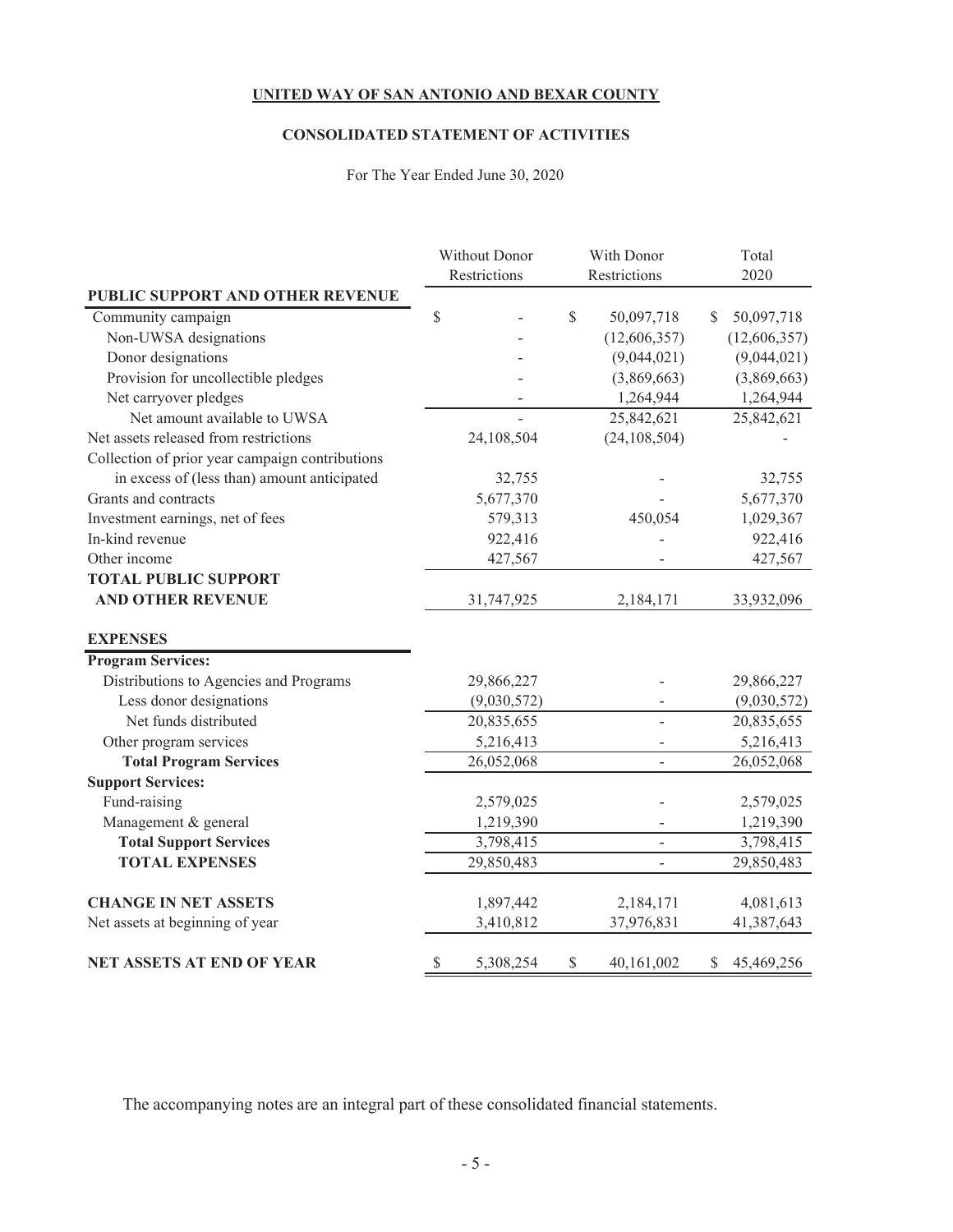#### **CONSOLIDATED STATEMENTS OF CASH FLOWS**

For the Years Ended June 30, 2021 and 2020

|                                                                  | 2021             | 2020                   |
|------------------------------------------------------------------|------------------|------------------------|
| <b>Cash Flows from Operating Activities:</b>                     |                  |                        |
| Changes in net assets                                            | 32,924,595<br>\$ | \$<br>4,081,613        |
|                                                                  |                  |                        |
| Adjustments to Reconcile Changes in Net Assets to Net            |                  |                        |
| Cash Provided By Operating Activities:                           |                  |                        |
| Realized/Unrealized (gain) on investments                        | (6,947,125)      | (604, 599)             |
| Loss on disposal of assets                                       | 14,572           |                        |
| Depreciation expense                                             | 147,203          | 145,892                |
| PPP loan forgiveness                                             | (1,464,630)      |                        |
| Decrease in receivables, net                                     | 1,061,081        | 1,091,860              |
| Decrease (increase) in prepaid expenses and other assets         | (59, 582)        | 217,930                |
| Decrease (increase) in beneficial interests in perpetual trusts  | (351, 191)       | 21,215                 |
| Increase (decrease) in accounts payable and accrued expenses     | (402, 825)       | 676,369                |
| Increase (decrease) in donor designations payable                | 494,147          | 248,020                |
| <b>Net Cash Provided by Operating Activities</b>                 | 25,416,245       | 5,878,300              |
|                                                                  |                  |                        |
| <b>Cash Flows from Investing Activities:</b>                     |                  |                        |
| Proceeds from the sale and maturity of investments               | 8,267,150        | 9,325,397              |
| Purchases of investments                                         |                  |                        |
|                                                                  | (29, 424, 797)   | (14, 485, 174)         |
| Purchases of property and equipment                              | (199, 532)       | (174, 640)             |
| <b>Net Cash Used by Investing Activities</b>                     | (21, 357, 179)   | (5, 334, 417)          |
| <b>Cash Flows from Financing Activities:</b>                     |                  |                        |
| PPP loan                                                         |                  |                        |
| <b>Net Cash Provided by Financing Activities</b>                 |                  | 1,464,630<br>1,464,630 |
|                                                                  |                  |                        |
| Net Increase in Cash and Cash Equivalents, and Restricted Cash   | 4,059,066        | 2,008,513              |
|                                                                  |                  |                        |
| Cash, Cash Equivalents, and Restricted Cash at Beginning of Year | 8,214,067        | 6,205,554              |
| CASH, CASH EQUIVALENTS, AND RESTRICTED CASH AT END OF YEAR       | \$12,273,133     | 8,214,067<br>S         |
|                                                                  |                  |                        |
| As presented on the Statements of Financial Position             |                  |                        |
| Cash and cash equivalents                                        | \$12,273,133     | 8,211,067<br>\$        |
| Endowment and Legacy Fund restricted cash                        |                  | 3,000                  |
| Cash, cash equivalents and restricted cash at end of year        | 12,273,133       | \$<br>8,214,067        |
|                                                                  |                  |                        |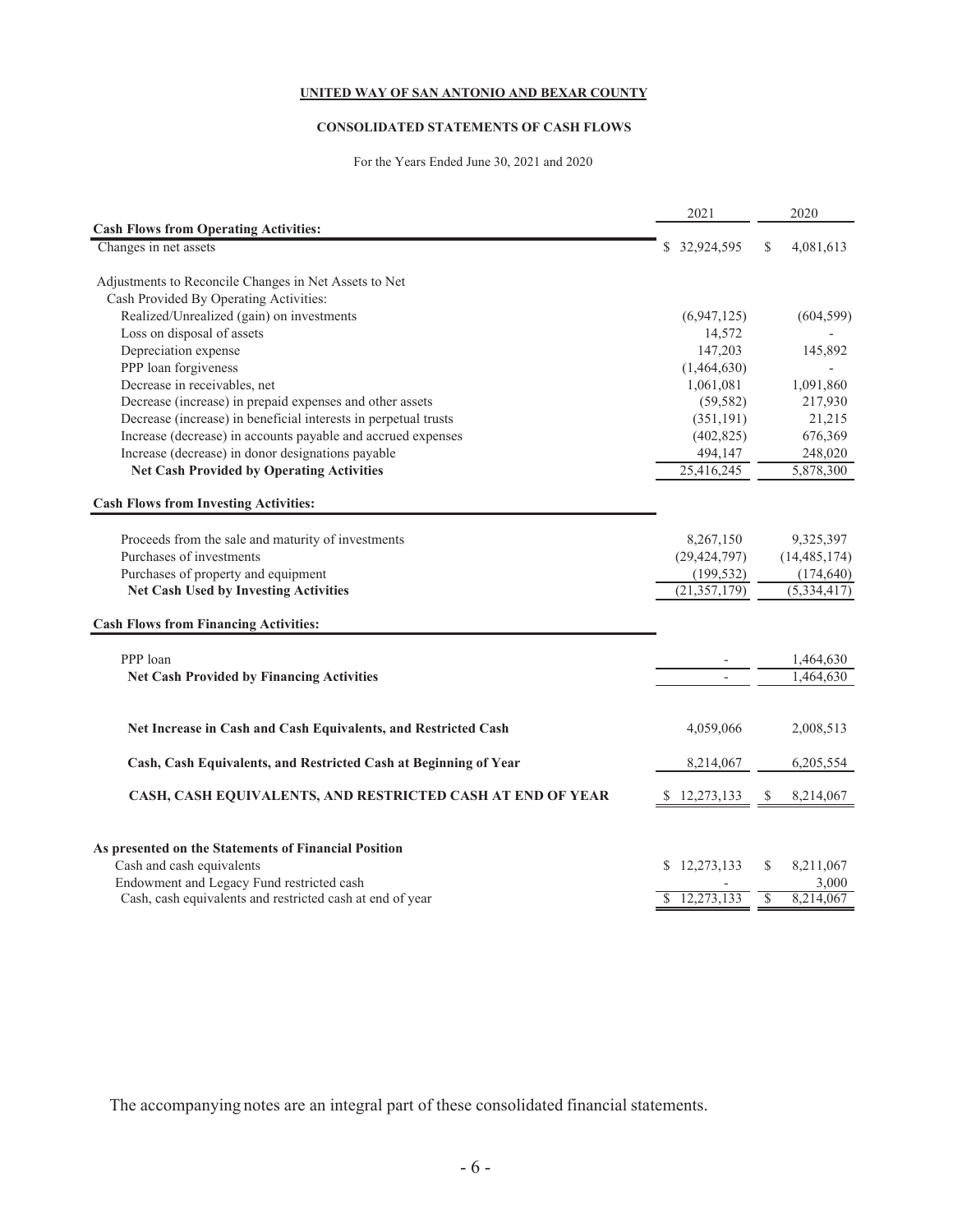# **CONSOLIDATED STATEMENT OF FUNCTIONAL EXPENSES**

For The Year Ended June 30, 2021

|                                          |                |               | <b>Support Services</b>  |              | Total       |              | <b>Total Expenses</b> |
|------------------------------------------|----------------|---------------|--------------------------|--------------|-------------|--------------|-----------------------|
|                                          | Program        |               | Fund                     | Management   | Support     |              |                       |
|                                          | Services       |               | Raising                  | And General  | Services    |              | 2021                  |
|                                          |                |               |                          |              |             |              |                       |
| Salaries and employee benefits           | 4,047,637<br>S | \$.           | 2,548,371                | 758,537<br>S | \$3,306,908 | <sup>S</sup> | 7,354,545             |
| Advertising and public relations         | 546            |               | 4,387                    | 803          | 5,190       |              | 5,736                 |
| Advertising In-Kind - UWW                | 364,756        |               |                          |              |             |              | 364,756               |
| Building repairs and maintenance         | 69,815         |               | 20,872                   | 19,828       | 40,700      |              | 110,515               |
| Campaign events                          |                |               | 3,804                    |              | 3,804       |              | 3,804                 |
| Computer technology                      | 79,928         |               | 42,116                   | 28,939       | 71,055      |              | 150,983               |
| Computer technology In-Kind - Qlik       | 118,200        |               |                          |              |             |              | 118,200               |
| Conferences and seminars                 | 239            |               | 120                      | 4,957        | 5,077       |              | 5,316                 |
| Copier                                   | 7,366          |               | 5,942                    | 2,815        | 8,757       |              | 16,123                |
| Insurance                                | 20,886         |               | 7,356                    | 27,207       | 34,563      |              | 55,449                |
| Meetings                                 | 636            |               | 4,084                    | 737          | 4,821       |              | 5,457                 |
| Membership dues - affiliates             | 464,692        |               | 418,223                  | 46,469       | 464,692     |              | 929,384               |
| Postage and shipping                     | 2,802          |               | 5,464                    | 4,086        | 9,550       |              | 12,352                |
| Printing and publications                | 610            |               | 6,323                    | 4,029        | 10,352      |              | 10,962                |
| Professional fees                        | 20,500         |               | $\overline{\phantom{a}}$ | 71,940       | 71,940      |              | 92,440                |
| Supplies and other                       | 40,841         |               | 19,983                   | 31,348       | 51,331      |              | 92,172                |
| Telephone                                | 16,706         |               | 5,881                    | 8,151        | 14,032      |              | 30,738                |
| Transportation                           | 990            |               | 3,473                    | 4,348        | 7,821       |              | 8,811                 |
| Utilities                                | 51,870         |               | 15,534                   | 14,758       | 30,292      |              | 82,162                |
| Depreciation                             | 89,794         |               | 29,440                   | 27,969       | 57,409      |              | 147,203               |
|                                          |                |               |                          |              |             |              |                       |
| <b>TOTAL</b>                             | 5,398,814      |               | 3, 141, 373              | 1,056,921    | 4,198,294   |              | 9,597,108             |
| Program Services - Net Funds Distributed | 19,307,145     |               |                          |              |             |              | 19,307,145            |
| <b>TOTAL FUNCTIONAL EXPENSES 2021</b>    | \$24,705,959   | <sup>\$</sup> | 3, 141, 373              | \$1,056,921  | \$4,198,294 | <sup>S</sup> | 28,904,253            |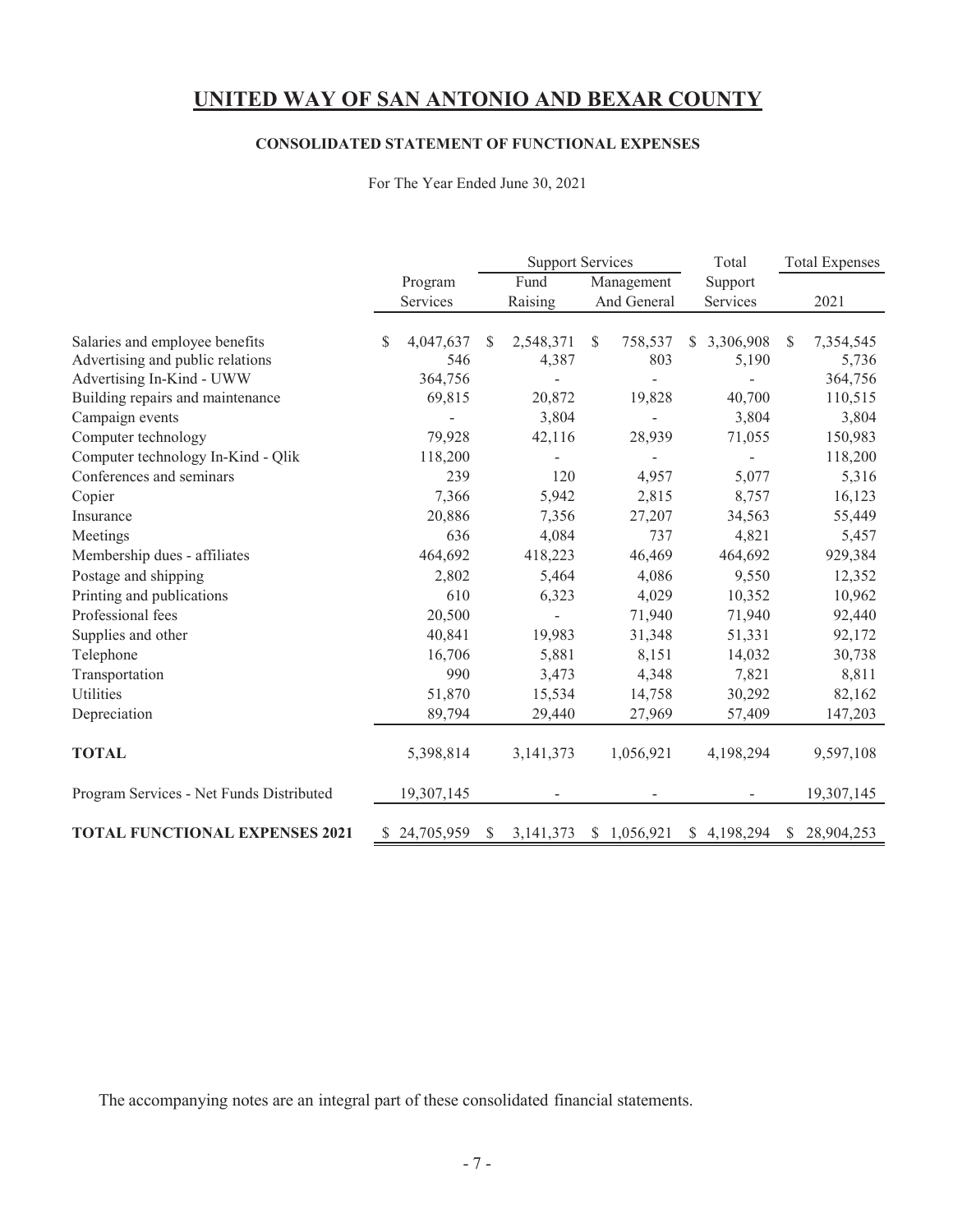# **CONSOLIDATED STATEMENT OF FUNCTIONAL EXPENSES**

|                                          |                |          | <b>Support Services</b>  |    |             |  | Total        |               | <b>Total Expenses</b> |
|------------------------------------------|----------------|----------|--------------------------|----|-------------|--|--------------|---------------|-----------------------|
|                                          | Program        |          | Fund                     |    | Management  |  | Support      |               |                       |
|                                          | Services       |          | Raising                  |    | And General |  | Services     |               | 2020                  |
|                                          |                |          |                          |    |             |  |              |               |                       |
| Salaries and employee benefits           | 3,810,127<br>S | <b>S</b> | 2,275,196                | \$ | 630,051     |  | \$2,905,247  | <sup>\$</sup> | 6,715,374             |
| Advertising and public relations         |                |          | 8,498                    |    |             |  | 8,498        |               | 8,498                 |
| Advertising In-Kind - UWW                | 296,416        |          | $\overline{\phantom{a}}$ |    |             |  |              |               | 296,416               |
| Building repairs and maintenance         | 45,117         |          | 22,234                   |    | 22,973      |  | 45,207       |               | 90,324                |
| Campaign events                          |                |          | 44,097                   |    |             |  | 44,097       |               | 44,097                |
| Computer technology                      | 22,697         |          | 28,959                   |    | 44,283      |  | 73,242       |               | 95,939                |
| Computer technology In-Kind - Qlik       | 626,000        |          |                          |    |             |  |              |               | 626,000               |
| Conferences and seminars                 | 2,566          |          | 2,399                    |    | 5,280       |  | 7,679        |               | 10,245                |
| Copier                                   | 9,004          |          | 6,748                    |    | 5,000       |  | 11,748       |               | 20,752                |
| Insurance                                | 15,128         |          | 7,419                    |    | 27,628      |  | 35,047       |               | 50,175                |
| Meetings                                 | 6,312          |          | 3,612                    |    | 4,228       |  | 7,840        |               | 14,152                |
| Membership dues - affiliates             | 180,726        |          | 60,242                   |    | 301,211     |  | 361,453      |               | 542,179               |
| Postage and shipping                     | 2,281          |          | 3,024                    |    | 4,875       |  | 7,899        |               | 10,180                |
| Printing and publications                | 2,280          |          | 22,707                   |    | 1,553       |  | 24,260       |               | 26,540                |
| Professional fees                        | 19,000         |          |                          |    | 56,642      |  | 56,642       |               | 75,642                |
| Supplies and other                       | 37,470         |          | 40,762                   |    | 28,374      |  | 69,136       |               | 106,606               |
| Telephone                                | 12,227         |          | 6,184                    |    | 9,610       |  | 15,794       |               | 28,021                |
| Transportation                           | 5,985          |          | 11,610                   |    | 1,914       |  | 13,524       |               | 19,509                |
| Utilities                                | 26,372         |          | 11,991                   |    | 49,924      |  | 61,915       |               | 88,287                |
| Depreciation                             | 96,705         |          | 23,343                   |    | 25,844      |  | 49,187       |               | 145,892               |
|                                          |                |          |                          |    |             |  |              |               |                       |
| <b>TOTAL</b>                             | 5,216,413      |          | 2,579,025                |    | 1,219,390   |  | 3,798,415    |               | 9,014,828             |
| Program Services - Net Funds Distributed | 20,835,655     |          |                          |    |             |  |              |               | 20,835,655            |
| <b>TOTAL FUNCTIONAL EXPENSES 2020</b>    | \$26,052,068   | S        | 2,579,025                |    | \$1,219,390 |  | \$ 3,798,415 |               | \$29,850,483          |

For The Year Ended June 30, 2020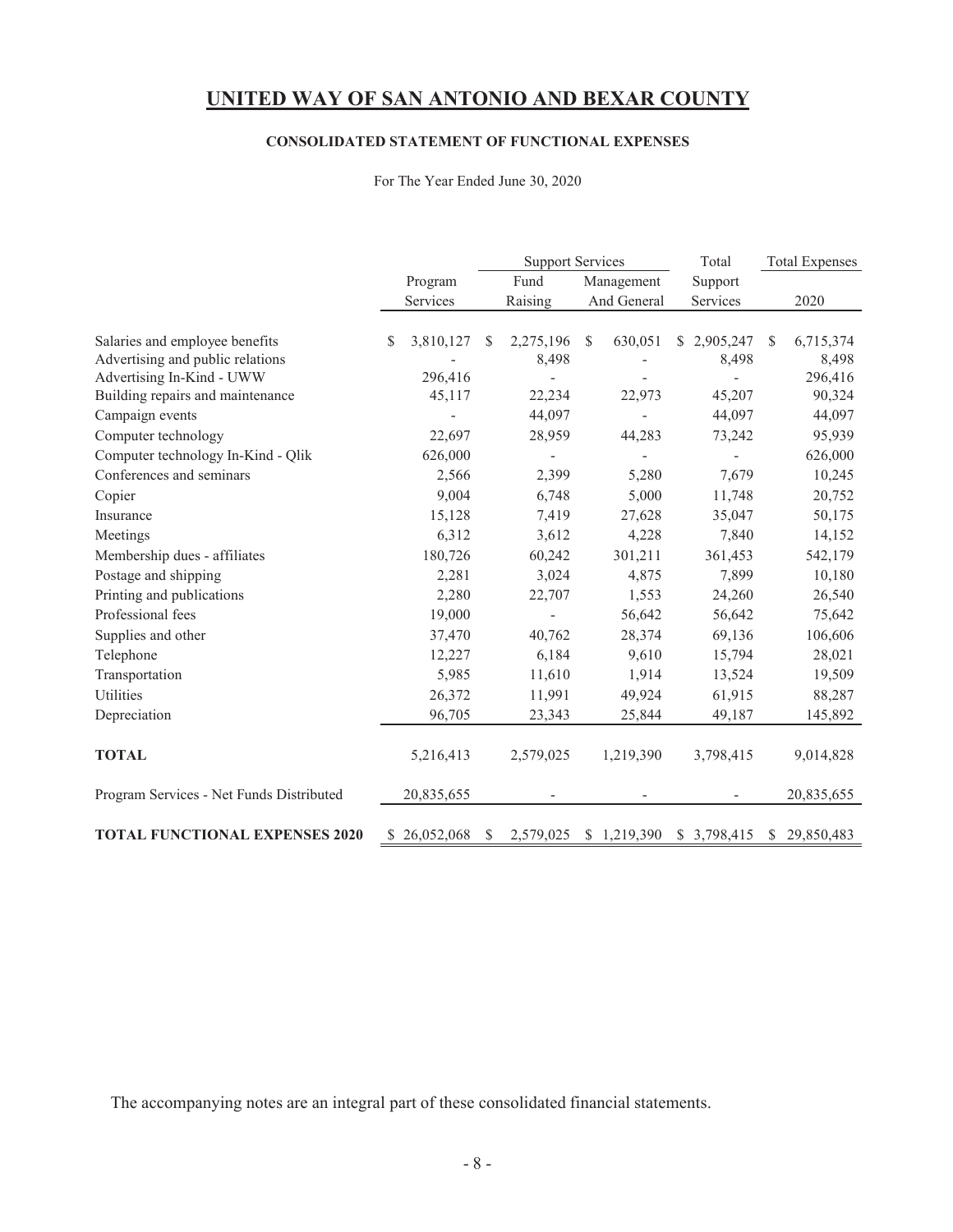#### NOTES TO CONSOLIDATED FINANCIAL STATEMENTS June 30, 2021 and 2020

#### **NOTE 1: ORGANIZATION, MISSION, AND SIGNIFICANT ACCOUNTING POLICIES**

Organization and Mission – United Way of San Antonio and Bexar County (UWSA) is a not-for-profit organization with over 79 years of experience caring for and helping children, families and individuals. The Organization's mission statement is, "We unite the community to identify and solve our most critical issues." UWSA is the largest private health and human services organization in Bexar County, supporting 99 outcome-based programs at 59 agencies.

UWSA strives to achieve its mission through community service programs, community initiatives, and the investment of funds raised from community campaigns. The following are some of the program services:

- UWSA manages a series of public sector and private foundation grants that align with United Way's priority focus areas. For the fiscal year ended June 30, 2021, UWSA received \$2.5 million in private foundation grants, and \$3.6 million was awarded to UWSA to support 24 programs operated by 14 agency partners.
- x 2-1-1 Texas is a twenty-four hour, seven day-a-week telephone information and referral service.
- x The Volunteer Center matches skills, abilities, and interests of prospective volunteers with the needs of nonprofit agencies.
- The work of the Community Impact Department (CID) includes the annual investment of contributed funds in health and social services, management of subcontracts for grant funds awarded, and the regular monitoring of these programs, services, and agencies. CID also analyzes social problems and health issues that affect the community. As issues are identified and prioritized, CID, in partnership with other community stakeholders, develops, plans, and executes initiatives and strategies to address the underlying causes of these problems.
- x Mission United Information and Referral program was formed to help the military and veteran community achieve and maintain self-sufficiency to the greatest extent possible. This veteran peer-to-peer support model facilitates conversation about needs and resources available to veterans and their families.

The United Way of San Antonio and Bexar County Endowment and Legacy Fund (the Endowment) was established in 2016. The Endowment is a perpetual fund for the support of the charitable efforts of UWSA. The Endowment will make distributions to UWSA that will enhance allocations to UWSA programs and agencies.

Significant Accounting Policies – The following is a summary of significant accounting policies used in the preparation of these consolidated financial statements:

Consolidation Policy – These consolidated financial statements include the accounts of UWSA and the Endowment because UWSA has both control and an economic interest in the Endowment. All significant intercompany accounts and transactions have been eliminated in consolidation. Unless otherwise noted, these consolidated entities are hereinafter referred to as "the Organization". The consolidated financial statements have been prepared on the accrual basis of accounting in accordance with accounting principles generally accepted in the United States of America.

Cash and Cash Equivalents - Cash and cash equivalents include cash in operating and money-market accounts and all investments with an original maturity of three months or less.

Pledges Receivable – Pledges receivable consist of unconditional promises to give that are received in the fiscal year the promise is made. Unconditional promises to give are generally expected to be collected within one year of the pledge and are recorded at their net realizable value. An allowance for uncollectible pledges receivable is provided based on management's judgment, including such factors as prior collection history, an assessment of economic conditions, and a review of subsequent collections. The allowance totaled \$1,895,000 at June 30, 2021 and \$3,800,000 at June 30, 2020 for the 2020 and 2019 campaigns, respectively. These allowances are further adjusted by actual results of the prior year for presentation purposes.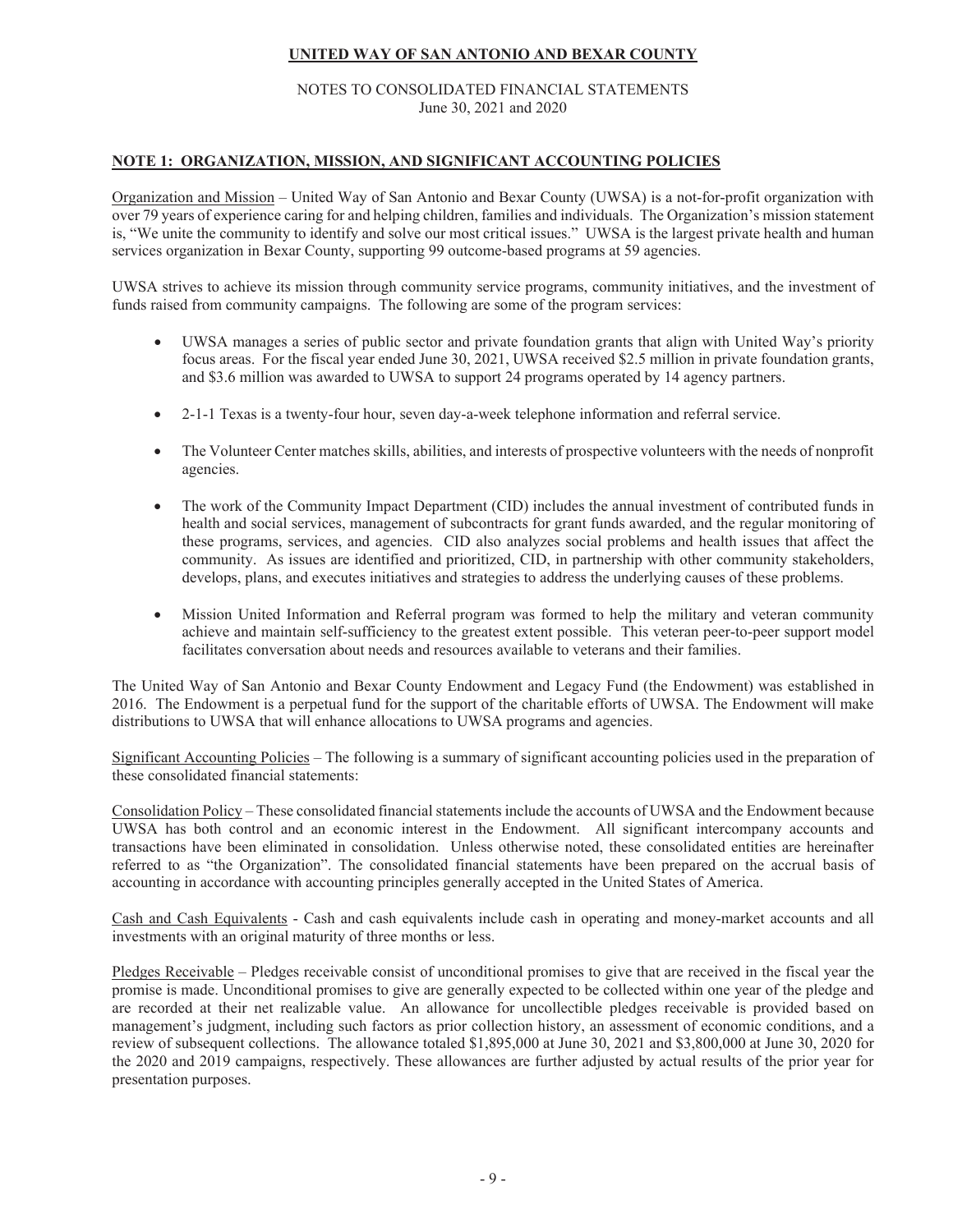#### NOTES TO CONSOLIDATED FINANCIAL STATEMENTS June 30, 2021 and 2020

#### **NOTE 1: SIGNIFICANT ACCOUNTING POLICIES (continued)**

Grants and Other Receivables - At June 30, 2021 and 2020, no allowance for bad debts was established for grants and other receivables as it is management's opinion that losses, if incurred, would not materially affect the financial statements.

Investments – Investments are reported at fair value based on quoted market prices. Realized and unrealized gains and losses for the reporting period are included in the consolidated statement of activities. Investment expenses are netted against investment return in the consolidated statement of activities. Investments available to fund operations are segregated from Endowment investments which are restricted by donors in perpetuity.

Fair Value of Financial Instruments - GAAP establishes a three-level valuation hierarchy for disclosure of fair value measurements. An instrument's categorization within the hierarchy is based upon the lowest level of input that is significant to the fair value measurement.

Level 1 - Inputs that utilize quoted prices (unadjusted) in active markets for identical assets that the Organization can access.

Level 2 - Inputs that include quoted prices for similar assets and liabilities in active markets, and inputs that are observable for the asset or liability, either directly or indirectly, for substantially the full term of the financial instrument. Fair values for these instruments are estimated using pricing models, quoted prices of securities with similar characteristics, or discounted cash flows.

Level 3 - Inputs that are unobservable inputs for the asset or liability. Inputs are typically based on an entity's own assumptions, as there is little, if any, related market activity.

Restricted Cash – Restricted cash represents cash collected for, and restricted to the Endowment and Legacy Fund, and pending transfer to Endowment investment accounts.

Beneficial Interests in Perpetual Trusts – UWSA has been named as an irrevocable beneficiary of perpetual trusts held and administered by independent trustees. Perpetual trusts provide for the distribution of the net income to UWSA; however, UWSA will never receive the assets of the trusts. At the date UWSA receives notice of a beneficial interest, a contribution with donor restrictions of a perpetual nature is recorded in the statement of activities, and a beneficial interest in perpetual trust is recorded in the statement of financial position at the fair value of the underlying trust assets. Thereafter, beneficial interests in the trusts are reported at the fair value of the trusts' assets in the statement of financial position, with trust distributions and changes in fair value recognized in the statement of activities.

Property and Equipment – The Organization follows the practice of capitalizing expenditures in excess of \$5,000 for land, buildings, and equipment at the cost of acquisition, or if donated, at fair value on the date of donation. Depreciation is provided on a straight-line basis over the estimated useful lives of the assets, which range from 3 to 40 years. When assets are sold or otherwise disposed of, the cost and related depreciation or amortization are removed from the accounts, and any resulting gain or loss is included in the statement of activities. Costs of maintenance and repairs that do not improve or extend the useful lives of the respective assets are expensed.

Net Assets – Net assets, revenues, gains, and losses are classified based on the existence or absence of donor or grantorimposed restrictions. Accordingly, net assets and changes therein are classified and reported as follows:

*Net Assets Without Donor Restrictions* – Net assets available for use in general operations and not subject to donor or certain grantor restrictions.

*Net Assets With Donor Restrictions –* Net assets subject to donor or certain grantor-imposed restrictions. Some donor-imposed restrictions are temporary in nature, such as those that will be met by the passage of time or other events specified by the donor. Other donor-imposed restrictions are perpetual in nature, such as gifts to the Endowment, where the donor stipulates those resources be maintained in perpetuity. Donor-imposed restrictions are released when a restriction expires, that is, when the stipulated time has elapsed, when the stipulated purpose for which the resource was restricted has been fulfilled, or both.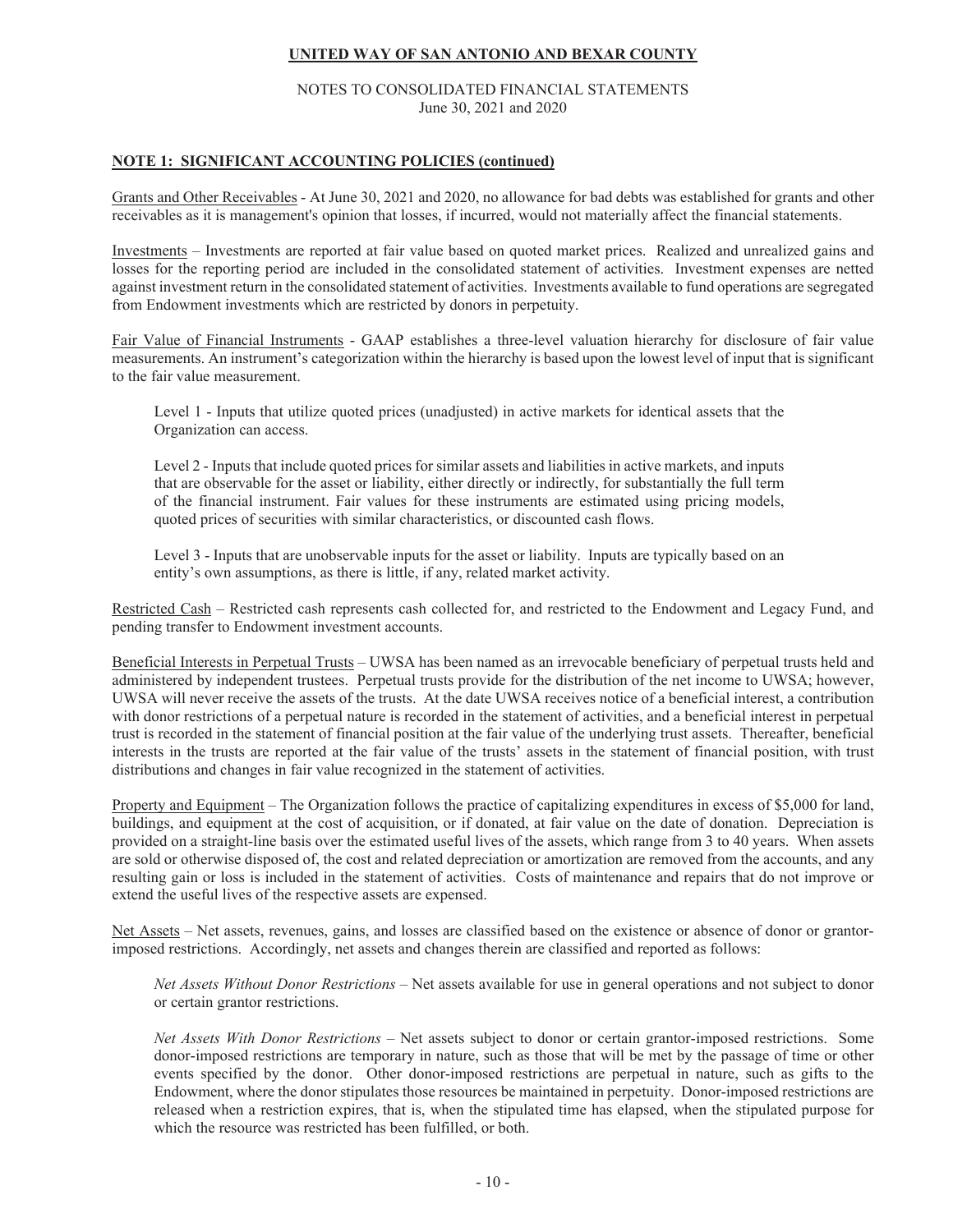#### NOTES TO CONSOLIDATED FINANCIAL STATEMENTS June 30, 2021 and 2020

#### **NOTE 1: SIGNIFICANT ACCOUNTING POLICIES (continued)**

Revenue and Revenue Recognition – The Organization recognizes contributions when cash, securities, or other assets; an unconditional promise to give; or a notification of a beneficial interest is received. Conditional promises to give – that is, those with a measurable performance or other barrier and a right of return – are not recognized until the conditions on which they depend have been met. No conditional promises to give have been received.

A portion of the Organization's revenue is derived from cost-reimbursable federal and state contracts and grants, which are conditioned upon certain performance requirements and/or the incurrence of allowable qualifying expenses. Amounts received are recognized as revenue when the Organization has incurred expenditures in compliance with specific contract or grant provisions. Amounts received prior to incurring qualifying expenditures, if any, would therefore be reported as refundable advances in the statement of financial position. No such advances were held by the Organization at June 30, 2021 or 2020.

Volunteers contribute significant amounts of time to our program services, administration, and fundraising campaigns; however, the financial statements do not reflect the value of these contributed services because they do not meet recognition criteria prescribed by generally accepted accounting principles.

Expenses – Expenses are recognized by the Organization on an accrual basis. Expenses paid in advance are recorded as prepaid assets until the applicable period to which the expense applies.

*Functional Allocation of Expenses* – The costs of providing various program and supporting activities have been summarized on a functional basis in the consolidated statements of activities. The consolidated statements of functional expenses present expenses by function and natural classification. Expenses directly attributable to specific functional areas of the Organization are reported as expenses of those functional areas while indirect costs that benefit multiple functional areas have been allocated among the various functional areas based on the number of employees involved or the amount of time spent. Functional expenses, including advertising costs, are an expense of the year in which incurred and accordingly, are charged to operations on a current basis.

Federal Income Tax Status - UWSA and the Endowment are exempt from federal income taxes under Section 501(c)(3) of the Internal Revenue Code (IRC); therefore, no provision for income taxes has been made in these consolidated financial statements. GAAP requires recognition and disclosure of uncertain tax positions in the financial statements. Management believes that it has appropriate support for any tax positions taken and that it has no material uncertain tax positions. Accordingly, it has not recognized any liability for uncertain tax positions. For the years ended June 30, 2021, and 2020, UWSA and the Endowment did not recognize any tax related interest or penalties in the financial statements. Tax years 2020-2018 remain open to examination by the taxing jurisdictions that the Organization is subject to, and these periods have not been extended beyond the applicable statute of limitations.

Estimates - The process of preparing financial statements in conformity with GAAP requires the use of estimates and assumptions regarding certain types of assets, liabilities, revenue, and expenses. Such estimates primarily relate to unsettled transactions and events as of the date of the financial statements. Accordingly, upon settlement, actual results may differ from estimated amounts, and those differences could be material.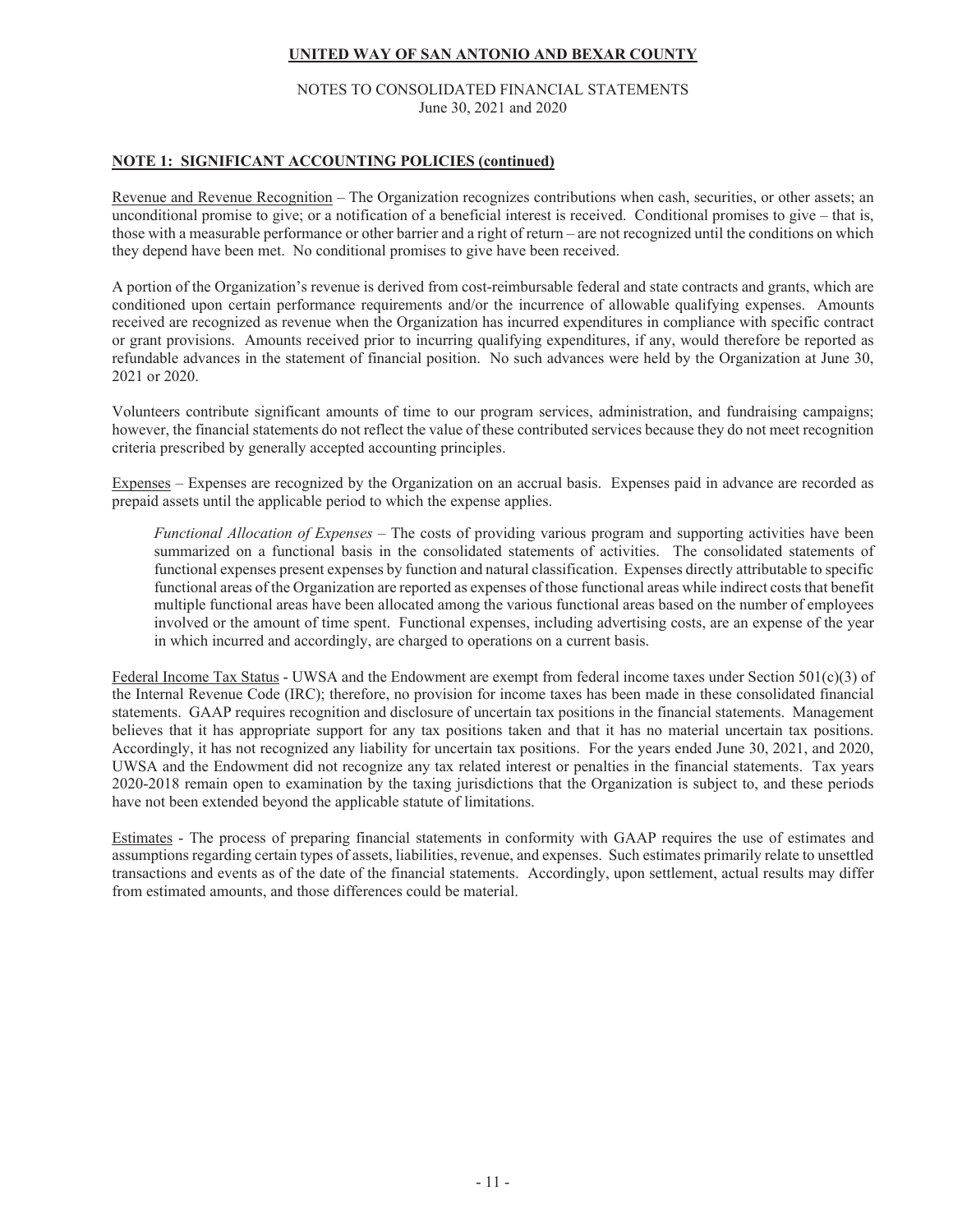#### NOTES TO CONSOLIDATED FINANCIAL STATEMENTS June 30, 2021 and 2020

#### **NOTE 1: SIGNIFICANT ACCOUNTING POLICIES (continued)**

Financial Instruments and Credit Risk – The Organization manages deposit concentration risk by placing cash, money market accounts and investment securities with creditworthy financial institutions. Amounts on deposit may exceed insured limits. To date, the Organization has not experienced losses in any of these accounts due to institutional losses that exceed insured limits. Credit risk associated with grants receivable and promises to give is considered to be limited due to high historical collection rates and because grants receivable are from government agencies and private foundations supportive of our mission. Diversified investment managers whose performance is monitored by UWSA and the endowment and finance committees of the Boards of Directors make investment allocations. Although the total fair value of investments is subject to fluctuation, UWSA's endowment and finance committees believe that the investment policies and guidelines are prudent for the long-term welfare of the Organization.

New Accounting Pronouncements - In February 2016, the FASB issued ASU 2016-02, a new accounting pronouncement regarding lease accounting for reporting periods beginning after December 15, 2021. A lessee will be required to recognize on the balance sheet the assets and liabilities for leases with lease terms of more than 12 months. Management does not expect the new standard to have a significant impact on its financial position, results of operations and related disclosures.

In June 2016, the FASB issued ASU No. 2016-13 *Financial Instruments-Credit Losses (Topic 326): Measurement of Credit Losses on financial Instruments* which requires the application of a current expected credit loss (CECL) impairment model to financial assets measured at amortized cost, including trade accounts receivable. Under the CECL model, lifetime expected credit losses on such financial assets are measured and recognized at each reporting date based on historical, current, and forecasted information. Furthermore, financial assets with similar risk characteristics are analyzed on a collective basis. This ASU, as amended, is effective for periods beginning after December 15, 2022 with early adoption permitted. Management does not expect the new standard to have a significant impact on its financial position, results of operations and related disclosures.

In September 2020, the FASB issued ASU No. 2020-07 Not-for-Profit (Topic 958): Presentation and Disclosures by Notfor-Profit entities for Contributed Nonfinancial Assets to increase the transparency of contributed non-financial assets by enhancing the presentation and disclosures. The update includes the presentation of contributed non-financial assets as a separate line item in the statement of activities while disclosing disaggregated information about the types of contributed non-financial assets, how the contribution was used and various other disclosures. The effective date is for periods beginning after June 15, 2021 with early adoption permitted. Management does not expect the new standard to have a significant impact on its statement of activities and related disclosures.

Recently Adopted Accounting Pronouncements - The Organization has adopted Accounting Standards Update (ASU) No. 2018-08, *Not-for-Profit Entities: Clarifying the Scope and the Accounting Guidance for Contributions Received and Contributions Made (Topic 605)* as management believes the standard improves the usefulness and understandability of the Organization's financial reporting. No significant adjustments were required to implement the standard.

Reclassifications – Certain reclassifications of amounts previously reported have been made to the accompanying financial statements to maintain consistency between reporting periods presented.

Public Sector Campaigns and CFC - UWSA manages public sector campaigns for the State Employee Charitable Campaign, the Combined School Districts Charitable Campaign, the City of San Antonio Charitable Campaign, the Bexar County Charitable Campaign, and the San Antonio Water System Campaign. UWSA does not include cash held on behalf of those campaigns on the statement of financial position as part of cash and cash equivalents, as UWSA has no discretion as to how those funds are distributed. Cash held on behalf of these campaigns at June 30, 2021 and 2020 was \$697,435 and \$1,952,204, respectively.

UWSA participates in the Combined Federal Campaign (CFC) as a local federation and receives designations for its member agencies. UWSA honors those designations by distributing a proportionate share of receipts based on donor designations to each member.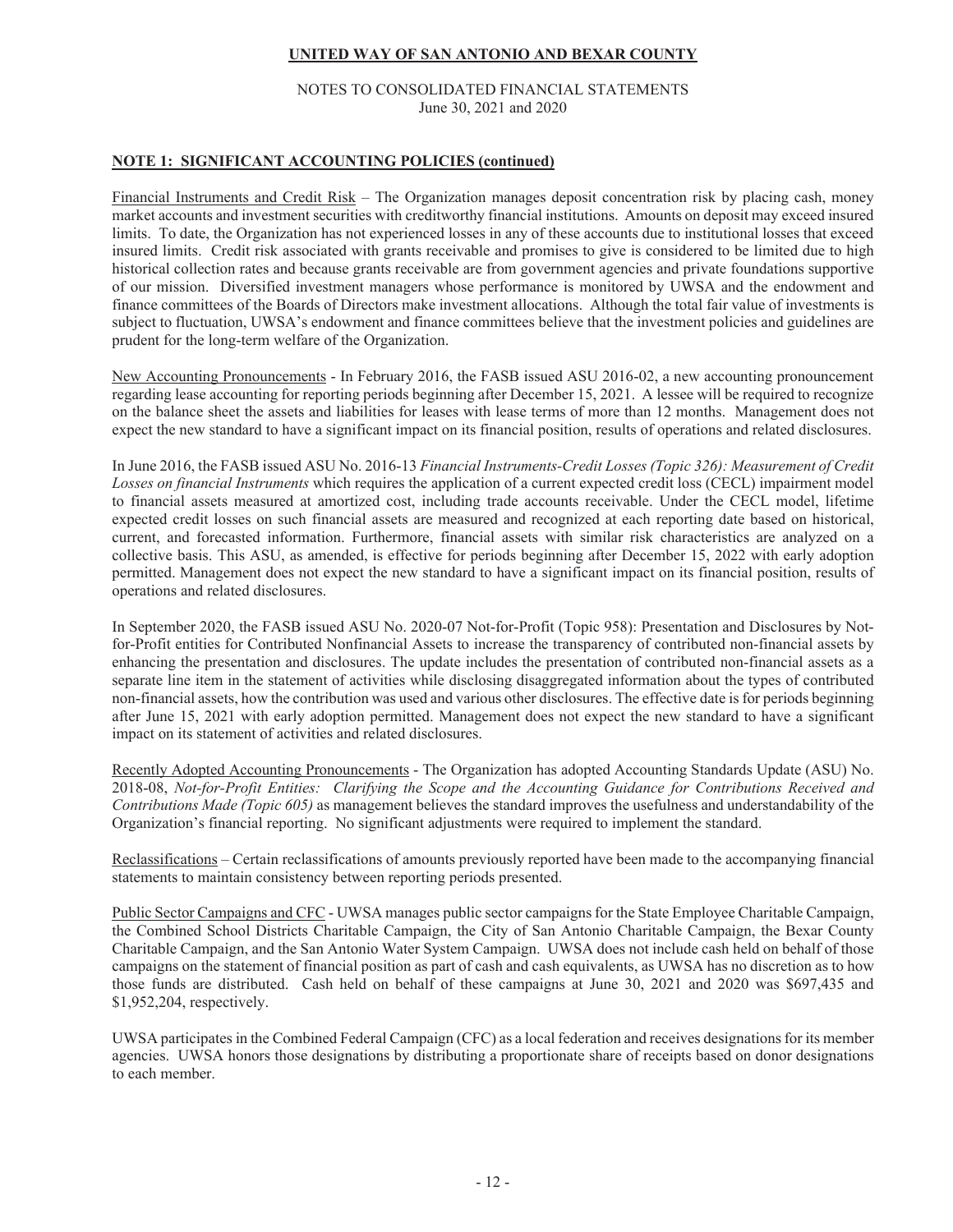#### NOTES TO CONSOLIDATED FINANCIAL STATEMENTS June 30, 2021 and 2020

#### **NOTE 2: LIQUIDITY AND AVAILABILITY OF RESOURCES**

The Organization's financial assets available within one year of the consolidated statements of financial position date for general expenditure, including distributions to partner agencies, are as follows:

|                                                |   | 2021        |          | 2020        |
|------------------------------------------------|---|-------------|----------|-------------|
| Cash and Cash Equivalents – UWSA Operating     | S | 11,235,450  | <b>S</b> | 8,211,067   |
| Cash and Cash Equivalents - Special Gifts Fund |   | 1,037,683   |          | $-()$       |
| UWSA Investments – Operating                   |   | 27,255,914  |          | 21,819,811  |
| UWSA Investments - Special Gifts Fund          |   | 19,739,612  |          | $-()$       |
| UWSA Pledges Receivable                        |   | 11,187,767  |          | 11,641,614  |
| Grants and Other Receivables                   |   | 914,909     |          | 1,332,143   |
| Less: Gifts Restricted by Donors               |   | (1,005,235) |          | (738,005)   |
| Less: Amount Restricted for Donor Designations |   | (8,610,441) |          | (8,116,294) |
|                                                |   |             |          |             |
| Net Financial Assets Available Within One Year |   | 61,755,659  |          | 34,150,336  |

Endowment funds consist of donor-restricted contributions to the Endowment. Income from endowment investments, net of investment fees, is restricted for distribution to UWSA. Endowment funds, including earnings, are not available for general expenditure.

#### **NOTE 3: INVESTMENTS**

The cost and estimated fair market value of investments at June 30, 2021 were as follows:

|                                   |     |            |               | Unrealized  |     | Fair       |
|-----------------------------------|-----|------------|---------------|-------------|-----|------------|
|                                   |     | Cost       |               | Gain (Loss) |     | Value      |
| UWSA:                             |     |            |               |             |     |            |
| Raymond James Money Market        | \$  | 278,545    | <sup>\$</sup> |             | \$  | 278,545    |
| Raymond James Fixed Income        |     | 9,923,642  |               | 59,210      |     | 9,982,852  |
| Raymond James Equities            |     | 13,296,975 |               | 1,947,646   |     | 15,244,621 |
| Frost Investments - Money Market  |     | 1,178,569  |               |             |     | 1,178,569  |
| Frost Investments – Fixed Income  |     | 11,765,517 |               | 206,342     |     | 11,971,859 |
| Frost Investments – Equities      |     | 5,682,702  |               | 2,656,378   |     | 8,339,080  |
| <b>Sub-Total UWSA</b>             | \$. | 42,125,950 | <sup>\$</sup> | 4,869,576   | \$. | 46,995,526 |
|                                   |     |            |               |             |     |            |
| <b>Endowment and Legacy Fund:</b> |     |            |               |             |     |            |
| Money Market Funds                | \$  | 189,577    | <sup>\$</sup> |             | \$  | 189,577    |
| Fixed Income                      |     | 4,826,285  |               | 123,290     |     | 4,949,575  |
| Equities                          |     | 5,644,035  |               | 3,074,291   |     | 8,718,327  |
| <b>Alternative Assets</b>         |     | 1,018,388  |               | 176,839     |     | 1,195,227  |
| <b>Sub-Total Endowment</b>        | \$. | 11,678,285 | S             | 3,374,420   | \$  | 15,052,705 |
|                                   |     |            |               |             |     |            |
| <b>Consolidated</b>               | \$  | 53,804,235 | S             | 8,243,996   | \$. | 62,048,231 |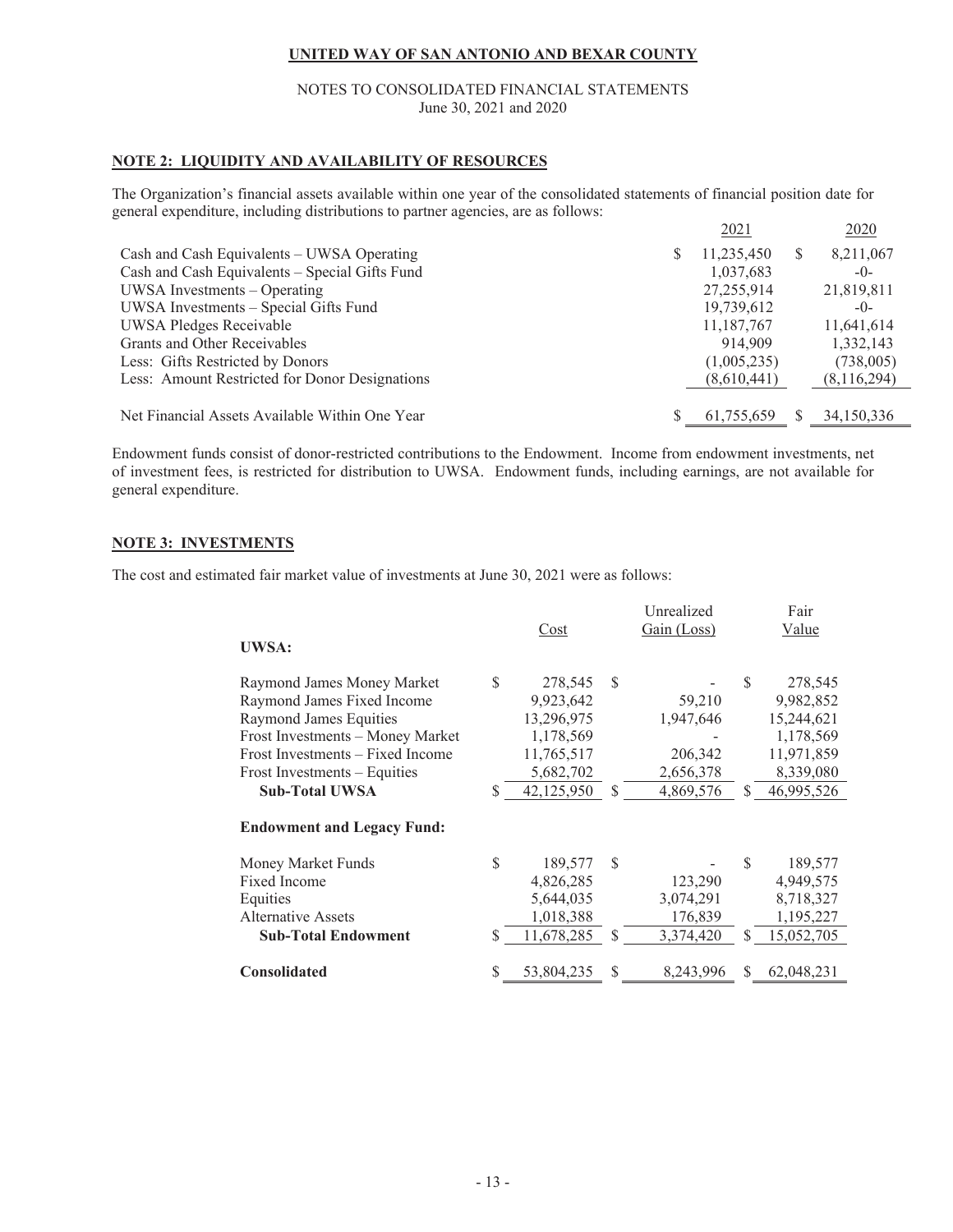#### NOTES TO CONSOLIDATED FINANCIAL STATEMENTS June 30, 2021 and 2020

#### **NOTE 3: INVESTMENTS (continued)**

The cost and estimated fair market value of investments at June 30, 2020 were as follows:

|                                   |                  |               | Unrealized  |     | Fair         |
|-----------------------------------|------------------|---------------|-------------|-----|--------------|
|                                   | Cost             |               | Gain (Loss) |     | Value        |
| UWSA:                             |                  |               |             |     |              |
| Raymond James Money Market        | \$<br>2,622,703  | <sup>\$</sup> |             | \$. | 2,622,703    |
| Raymond James Fixed Income        | 812,076          |               | 52,133      |     | 864,209      |
| Raymond James Equities            | 3,267,812        |               | 344,853     |     | 3,612,665    |
| Frost Investments - Money Market  | 1,621,537        |               |             |     | 1,621,537    |
| Frost Investments – Fixed Income  | 7,039,923        |               | 106,804     |     | 7,146,727    |
| Frost Investments – Equities      | 5,640,937        |               | 311,033     |     | 5,951,970    |
| <b>Sub-Total UWSA</b>             | \$<br>21,004,988 | <sup>\$</sup> | 814,823     | \$  | 21,819,811   |
|                                   |                  |               |             |     |              |
| <b>Endowment and Legacy Fund:</b> |                  |               |             |     |              |
| Money Market Funds                | \$<br>173,947    | <sup>\$</sup> |             | S   | 173,947      |
| Fixed Income                      | 3,942,404        |               | 140,876     |     | 4,083,280    |
| Equities                          | 5,773,892        |               | 1,138,474   |     | 6,912,366    |
| Alternative Assets                | 893,616          |               | 60,439      |     | 954,055      |
| <b>Sub-Total Endowment</b>        | \$<br>10,783,859 | <sup>\$</sup> | 1,339,789   | \$  | 12, 123, 648 |
|                                   |                  |               |             |     |              |
| Consolidated                      | \$<br>31,788,847 | S             | 2,154,612   | S   | 33,943,459   |

#### **NOTE 4: BENEFICIAL INTERESTS IN PERPETUAL TRUSTS**

Beneficial Interests in Perpetual Trusts represent UWSA's interests in trusts established by Marrs & Verna McLean and Ruth Chapman & Andrew G. Cowles. Trust assets are held by a third-party trustee and are invested primarily in marketable securities, real estate, and mineral interests. UWSA's interest in the corpus of the trusts, capital transactions, and fluctuation in value of the corpus are reported as net assets with donor restrictions – perpetual in nature, while distributable interest and dividend income are reported as net assets without donor restrictions when distributed by the trustee.

As of June 30, 2021, and 2020, UWSA's interest in the fair value of the perpetual trusts was as follows:

|                                       | 2021      | 2020      |
|---------------------------------------|-----------|-----------|
| Marrs & Verna McLean Trust            | 1.058.089 | 863,359   |
| Ruth Chapman & Andrew G. Cowles Trust | 1.157.835 | 1,001,374 |
| Interest in Perpetual Trusts          | 2.215.924 | 1,864,733 |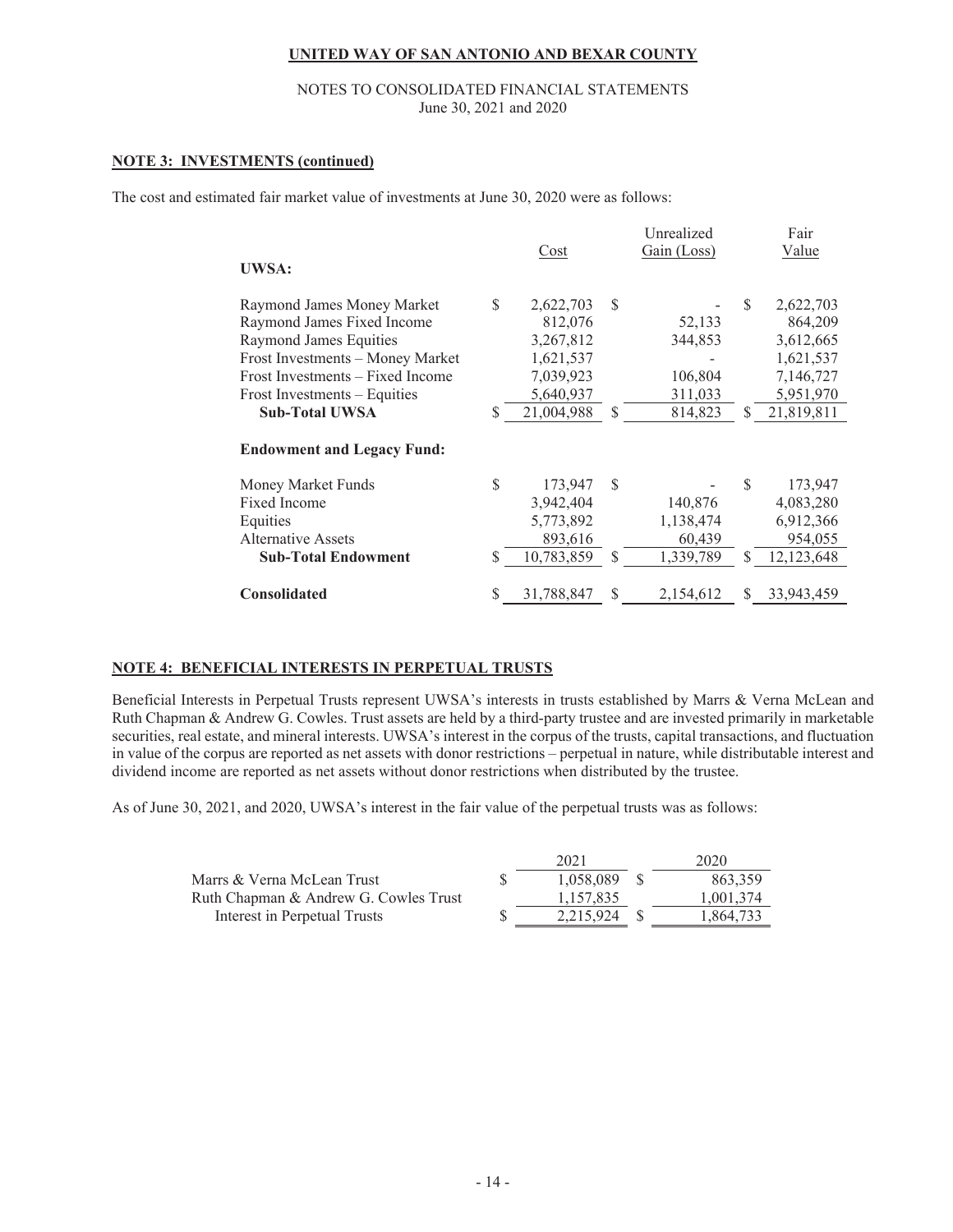#### NOTES TO CONSOLIDATED FINANCIAL STATEMENTS June 30, 2021 and 2020

#### **NOTE 5: FAIR VALUE OF FINANCIAL INSTRUMENTS**

The Organization uses fair value measurements to record fair value adjustments to certain assets and liabilities to determine fair value disclosures. For additional information on how the Organization measures fair value, refer to Note 1, Significant Accounting Policies.

The following is a description of the valuation methods and assumptions used in estimating the fair value disclosures for financial investments:

- x UWSA investments Valued at the fair value of instruments held at fiscal year-end at quoted market prices.
- Endowment investments Valued at the fair value of instruments held at fiscal year-end at quoted market prices.
- Interests held in perpetual trusts Marketable Securities are valued at the fair value of instruments held at fiscal year-end at quoted market prices. Trust investments also include mineral interests and real estate holdings that are not traded regularly, and valuation inputs are not observable.

Total consolidated investments as of June 30, 2021, and June 30, 2020, are \$62,048,231 and \$33,943,459, respectively, and are considered Level 1 financial instruments.

Total interests held in perpetual trusts as of June 30, 2021, and June 30, 2020, are \$2,215,924 and \$1,864,733, respectively, and are considered Level 3 financial instruments.

#### **NOTE 6: PROPERTY AND EQUIPMENT**

Property and equipment consist of the following at June 30:

|                                   | 2021        | 2020        |
|-----------------------------------|-------------|-------------|
| Land and improvements             | 610,693     | 610,693     |
| <b>Buildings</b>                  | 1,968,250   | 1,963,594   |
| Computer equipment                | 427,980     | 493,340     |
| Office and other equipment        | 622,542     | 565,528     |
| Less: accumulated depreciation    | (2,449,281) | (2,490,728) |
| Net Land, Buildings and Equipment | 1,180,184   | 1,142,427   |

#### **NOTE 7: DONOR DESIGNATIONS PAYABLE**

Donors to the Organization's campaign may designate all or part of their contributions to specific agencies. For accounting purposes, these specific designations are not considered to be part of the amount allocated to agencies and are deducted from the campaign amount available to UWSA. Donor designations deducted from the community campaign on the statement of activities (\$9,085,540 and \$9,044,021) represent total designations, including restricted gifts, for Campaigns 2020 and 2019, respectively; the statement of financial position amounts (\$8,610,441 and \$8,116,294) represent the designations payable, less prepaid designations for Campaigns 2020 and 2019, respectively.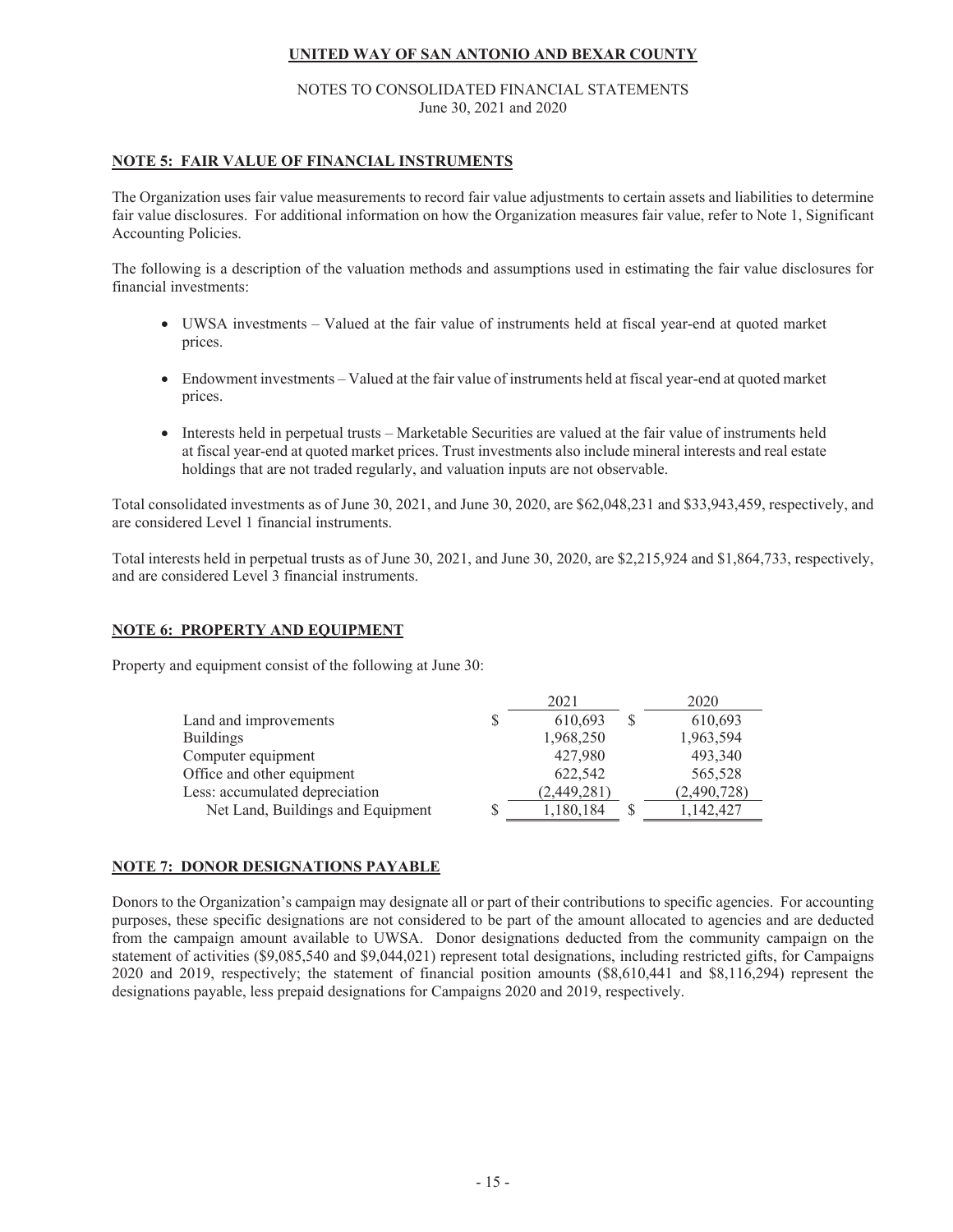#### NOTES TO CONSOLIDATED FINANCIAL STATEMENTS June 30, 2021 and 2020

#### **NOTE 8: LOAN PAYABLE UNDER SBA PPP LOAN PROGRAM**

In April 2020, UWSA received \$1,464,630 in loan proceeds from Texas Capital Bank through the Paycheck Protection Program (PPP) offered by the Small Business Administration (SBA). According to the terms of the loan, proceeds were forgivable by the SBA if used for specific costs, including payroll, certain employee benefits, and utilities over the twentyfour-week period following receipt of the proceeds. UWSA applied for and received forgiveness of 100% of the loan proceeds in April of 2021, thereby eliminating any further obligation to pay the loan. The proceeds are included as income in the statement of activities for the year ended June 30, 2021.

#### **NOTE 9: COMMITMENTS**

Annual campaigns are conducted from June to January (campaign period) to raise support for programs. Program funds are distributed to participating agencies in the fiscal year that begins July 1 following the campaign period. Allocations, restricted gifts and grants payable to agencies and programs in fiscal year 2022 are estimated to total \$27,147,083.

#### **NOTE 10: SPECIAL GIFTS FUND**

In November of 2020, the Organization was notified that it was the recipient of a \$20,000,000 unrestricted gift from the National Philanthropic Trust. The gift is unrestricted as to use and imposes no significant reporting or performance requirements. The proceeds are recorded as a contribution without donor restrictions in the statement of activities for the year ended June 30, 2021.

The board of directors has committed \$10 million dollars of the funds to be spent as follows:

- \$3 million for the UWSA Endowment and Legacy Fund (Note 12).
- \$6.4 million for the UWSA Dual Generation program.
- x \$600 thousand for technology upgrades and capital improvements.

#### **NOTE 11: 403(b) THRIFT PLAN**

UWSA sponsors a 403(b)-thrift plan to enable employees to accumulate long-term savings for their retirement in a taxdeferred plan. Employer matching contributions are available to employees who have completed 12 months of service and are at least 21 years of age. UWSA provides a base contribution of 3% of an eligible employee's compensation and matches employee contributions up to 6% of salary. For the years ended June 30, 2021, and 2020, UWSA's contributions totaled \$458,224 and \$458,394, respectively.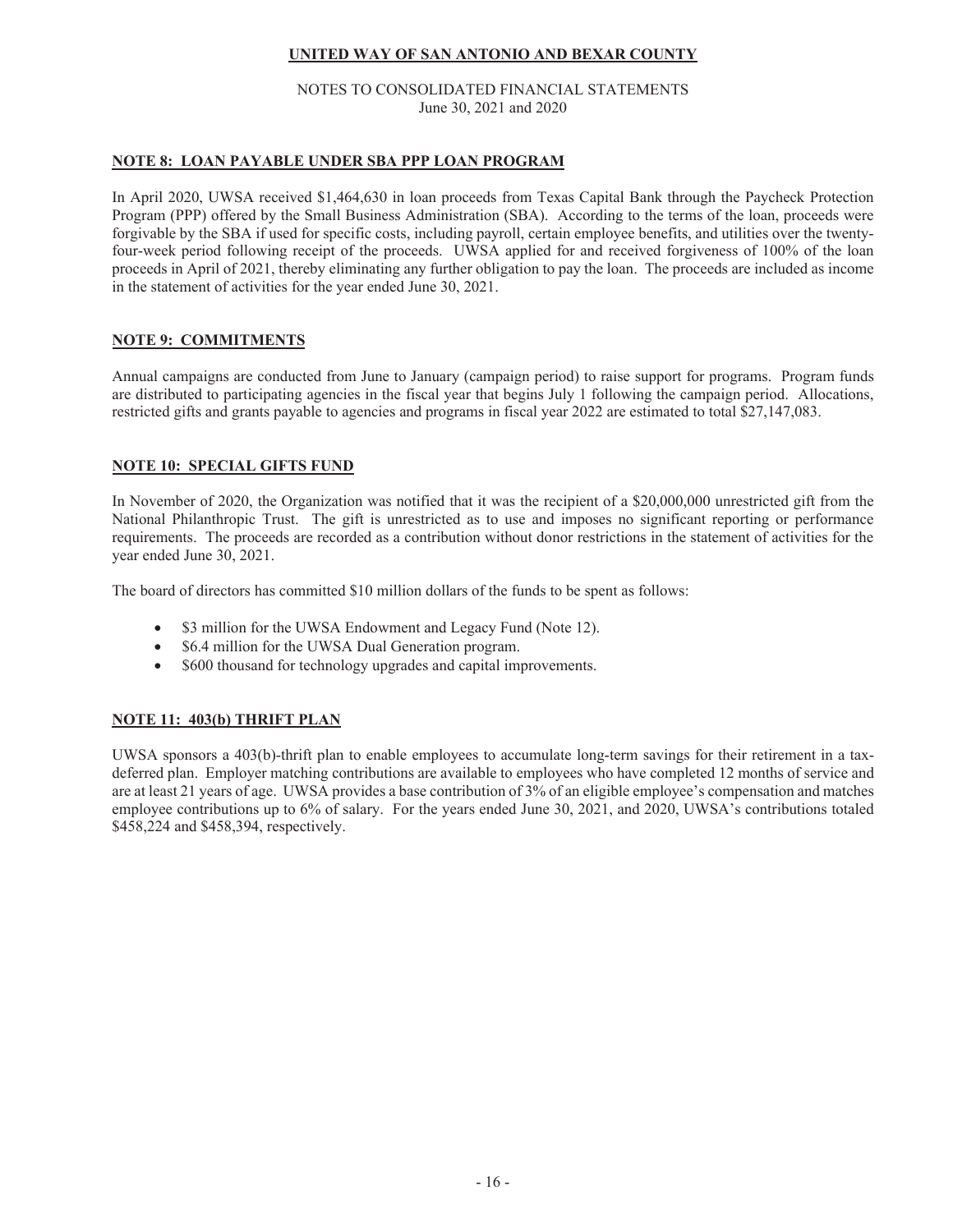#### NOTES TO CONSOLIDATED FINANCIAL STATEMENTS June 30, 2021 and 2020

#### **NOTE 12: UNITED WAY OF SAN ANTONIO AND BEXAR COUNTY ENDOWMENT AND LEGACY FUND**

#### *General Information*

The Organization's donor restricted endowment is known as United Way of San Antonio and Bexar County Endowment and Legacy Fund (the Endowment; see Note 1). The Endowment consists of donor-restricted endowment contributions and accumulated earnings on those funds not yet appropriated for expenditure. The Endowment was established to provide funds to support UWSA programs and agency allocations.

#### *Endowment "Principal" Interpretation*

The Organization's Board of Directors has interpreted the Texas Uniform Prudent Management of Institutional Funds Act (TUPMIFA) as requiring the preservation of the fair value of the original gift as of the gift date of the donor-restricted endowment funds, absent explicit donor stipulations to the contrary. As of the date of these financial statements, there were no such donor stipulations. As a result of this interpretation, the Endowment will retain in perpetuity (a) the original value of initial and subsequent gift amounts (including promises to give at fair value) donated to the Endowment and (b) any accumulations to the endowment made in accordance with the direction of the applicable donor gift instrument at the time the accumulation is added. Donor-restricted amounts not retained in perpetuity are subject to appropriation for expenditure by the Endowment in a manner consistent with the standard of prudence prescribed by TUPMIFA.

#### *Endowment "Income" Appropriation (Spending Policy)*

When the fair market value of the fund exceeds the endowment principal, up to 4% of the fair market value may be appropriated for expenditure in any year. This is calculated on the basis of market values determined at least quarterly and averaged over a period of three years immediately preceding the year in which the appropriation for expenditure is to be made. These funds may only be appropriated and distributed in accordance with donor use restrictions.

In accordance with TUPMIFA, in all its endowment spending activity, the Endowment will consider the following factors in making a determination to appropriate (spend) or accumulate donor-restricted endowment funds:

- The duration and preservation of the fund
- The purposes of the Endowment and the donor-restricted endowment fund
- General economic and investment market conditions
- The possible effect of inflation and deflation
- The expected total return from income and the appreciation of investments
- Other resources of the Endowment, and
- The investment policies of the Endowment

#### *Endowment Investment Policy*

The Endowment has adopted an investment policy that attempts to provide a predictable stream of funds for UWSA programs while seeking to maintain the purchasing power of the Endowment assets. Over time, long-term rates of return should be equal to an amount sufficient to maintain the purchasing power of the Endowment assets, to provide the necessary capital to fund the spending policy, and to cover the costs of managing the Endowment investments. To satisfy these objectives, the investment portfolio is structured on a total-return approach through which investment returns are achieved through both capital appreciation (realized and unrealized) and current yield (interest and dividends). Substantially all of the funds are invested to seek growth of principal over time.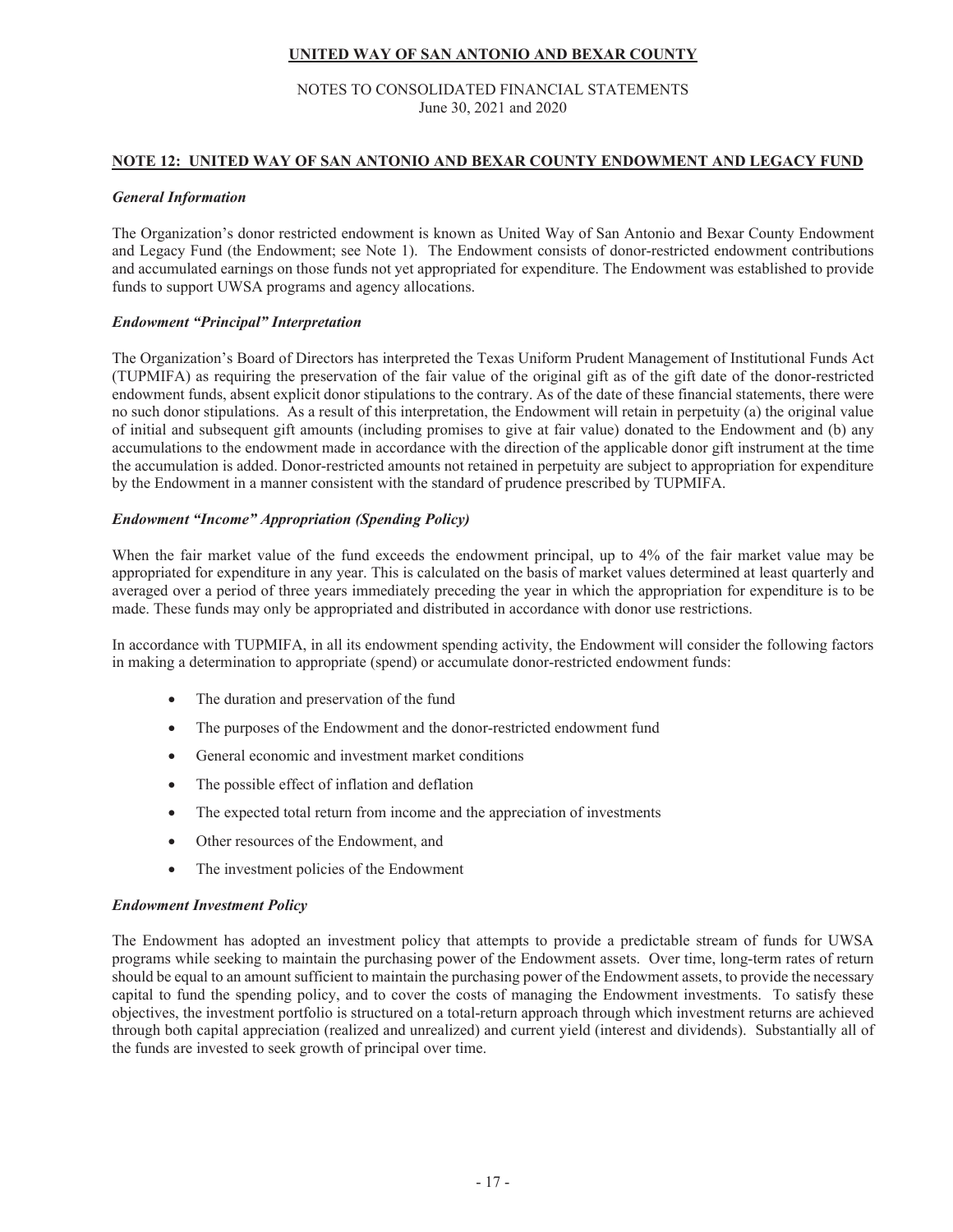#### NOTES TO CONSOLIDATED FINANCIAL STATEMENTS June 30, 2021 and 2020

#### **NOTE 12: UNITED WAY OF SAN ANTONIO AND BEXAR COUNTY ENDOWMENT AND LEGACY FUND (continued)**

#### *Endowment Net Asset Composition by Type of Fund*

| With Donor Restrictions:               | Year Ended June 30, 2021 | Year Ended June 30, 2020 |
|----------------------------------------|--------------------------|--------------------------|
| Donor-restricted endowment - Principal | 10.506.327 \$            | 10,503,327               |
| Accumulated investment earnings        | 4.786.378                | 1.953.321                |
| Total                                  | 15,292,705               | 12.456.648               |

#### *Changes in Endowment Net Assets*

| With Donor Restrictions:                | Year Ended June 30, 2021 | Year Ended June 30, 2020 |
|-----------------------------------------|--------------------------|--------------------------|
| Endowment net assets, beginning of year | 12,456,648               | 11,982,359               |
| Investment earnings, net                | 2,836,057                | 471,289                  |
| <b>Contributions</b>                    | $-()$                    | 3,000                    |
| Total                                   | 15,292,705               | 12.456,648               |
|                                         |                          |                          |

#### *Underwater Endowment Funds*

The Organization considers an endowment fund to be underwater if the fair value of the fund is less than the sum of (a) the original value of initial and subsequent gift amounts donated to the fund and (b) any accumulations to the fund that are required to be maintained in perpetuity in accordance with the direction of the applicable donor gift instrument. The Organization complies with the TUPMIFA and has interpreted that law to permit spending from underwater funds in accordance with the prudent measures required under the law. The Organization's endowment fund was not underwater as of June 30, 2021 or 2020, and the endowment has not appropriated any funds for distribution since its inception.

#### **NOTE 13: NET ASSETS WITH DONOR RESTRICTIONS**

Net assets with donor restrictions are restricted for the following purposes or periods:

|                                                         | 2021         | 2020         |
|---------------------------------------------------------|--------------|--------------|
| Subject to the passage of time:                         |              |              |
| Pledges, uncollected and collected                      | \$26,294,335 | \$25,839,621 |
| Endowments:                                             |              |              |
| Subject to endowment spending policy and appropriation: |              |              |
| Contributions to perpetually restricted endowment       | 10,506,327   | 10,503,327   |
| Endowment earnings subject to appropriation             | 4,786,378    | 1,953,321    |
| <b>Total Endowments</b>                                 | 15,292,705   | 12,456,648   |
| Not subject to spending policy or appropriation:        |              |              |
| Beneficial interests in perpetual trusts                | 2,215,924    | 1,864,733    |
| <b>Total Net Assets with Donor Restrictions</b>         | \$43,802,964 | \$40,161,002 |

Net assets were released from donor restrictions by incurring expenses satisfying the restricted purpose or by occurrence of the passage of time or other events specified by the donors in the amounts of \$ 25,839,621 and \$ 24,108,504 for the years ended June 30, 2021, and 2020, respectively. These amounts primarily represent releases of promises to give restricted for future campaigns.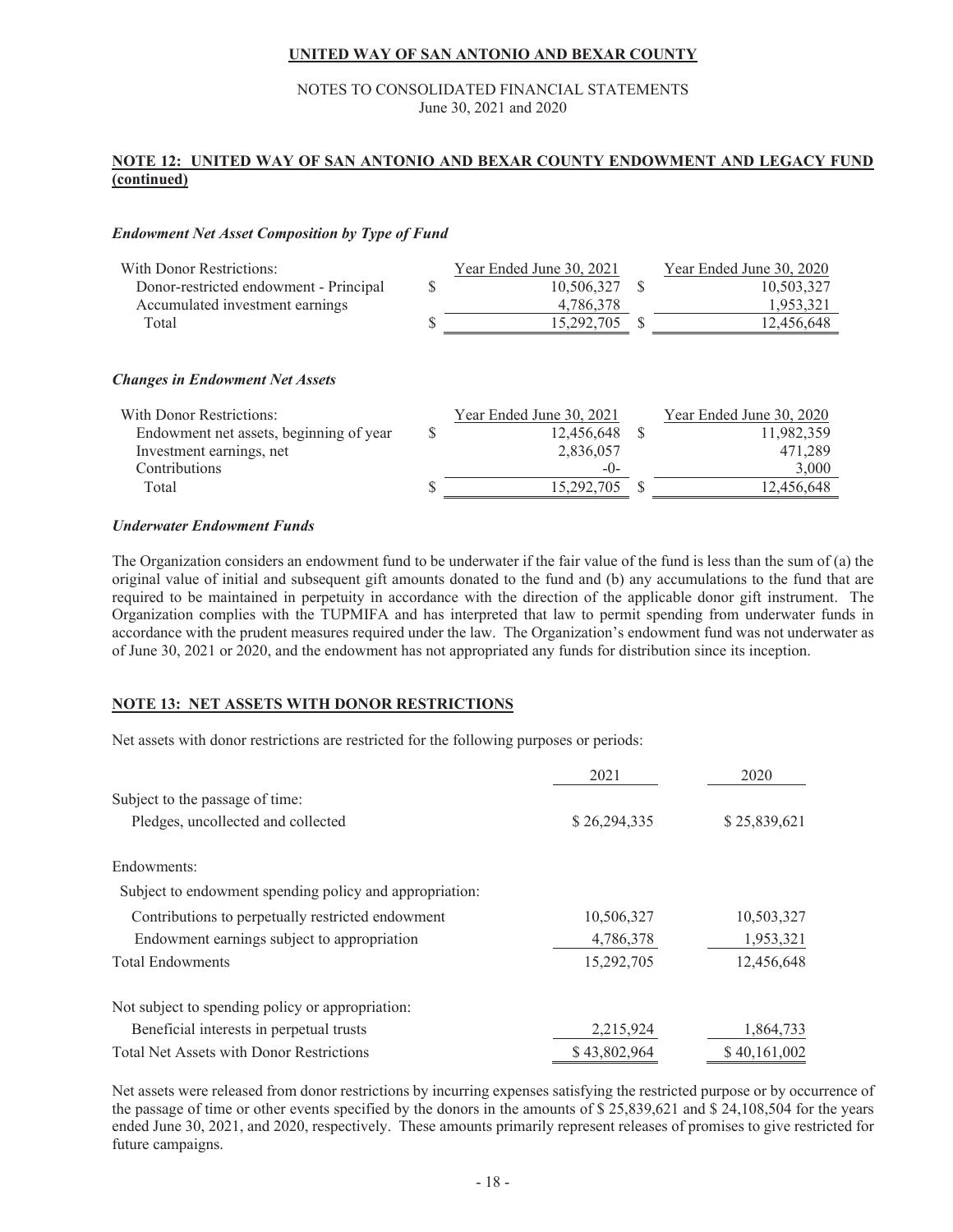#### NOTES TO CONSOLIDATED FINANCIAL STATEMENTS June 30, 2021 and 2020

#### **NOTE 14: RELATED PARTY TRANSACTIONS**

UWSA pays annual affiliation fees for membership in United Ways of Texas (\$142,991 and \$75,000 for the years ended June 30, 2021, and 2020, respectively) and United Way Worldwide (\$786,393 and \$467,179 for the years ended June 30, 2021, and 2020, respectively) for which UWSA receives the right to use the national brand in charitable endeavors, national advocacy of issues, member education, training and other support.

#### **NOTE 15: IN-KIND REVENUE**

United Way Worldwide (UWW) maintains relationships with the National Football League (NFL), the Ad Council and other organizations on behalf of the local United Ways and underwrites the cost to produce Public Service Announcements (PSAs) that promote the programs of United Way. The NFL, the Ad Council and other organizations provide the media space such as television and radio airtime, newspaper and magazine print space, billboards, etc. throughout the year at no cost to United Ways. The Organization's share of the combined value of the donated media was estimated to be \$364,756 and \$296,416 respectively, for the years ended June 30, 2021, and 2020, and are included as in-kind revenue and expense in the statements of activities and functional expenses.

UWSA received a non-cash grant from Qlik, a business intelligence software company, to provide a platform that allows UWSA to bring together two types of data—community indicator data that describes community conditions that are measurable proxies for the results we want to see in the community and program performance data from our impact council partner agencies. The use of Qlik products aims to tie together these sources of data to tell a visual story about the type, scale, and progression of community impact over time of investments made, and to allow for ongoing analysis of the data to be fed into UWSA's decision making process. The Organization's share of the combined value of the donated products and services was estimated to be \$118,200 and \$626,000 for the years ended June 30, 2021 and 2020, respectively and these amounts included as in-kind revenue and expense in the statement of activities and functional expenses.

#### **NOTE 16: SUBSEQUENT EVENTS**

Management has evaluated events subsequent to year end and through November 9, 2021, which is the date the financial statements were available to be issued.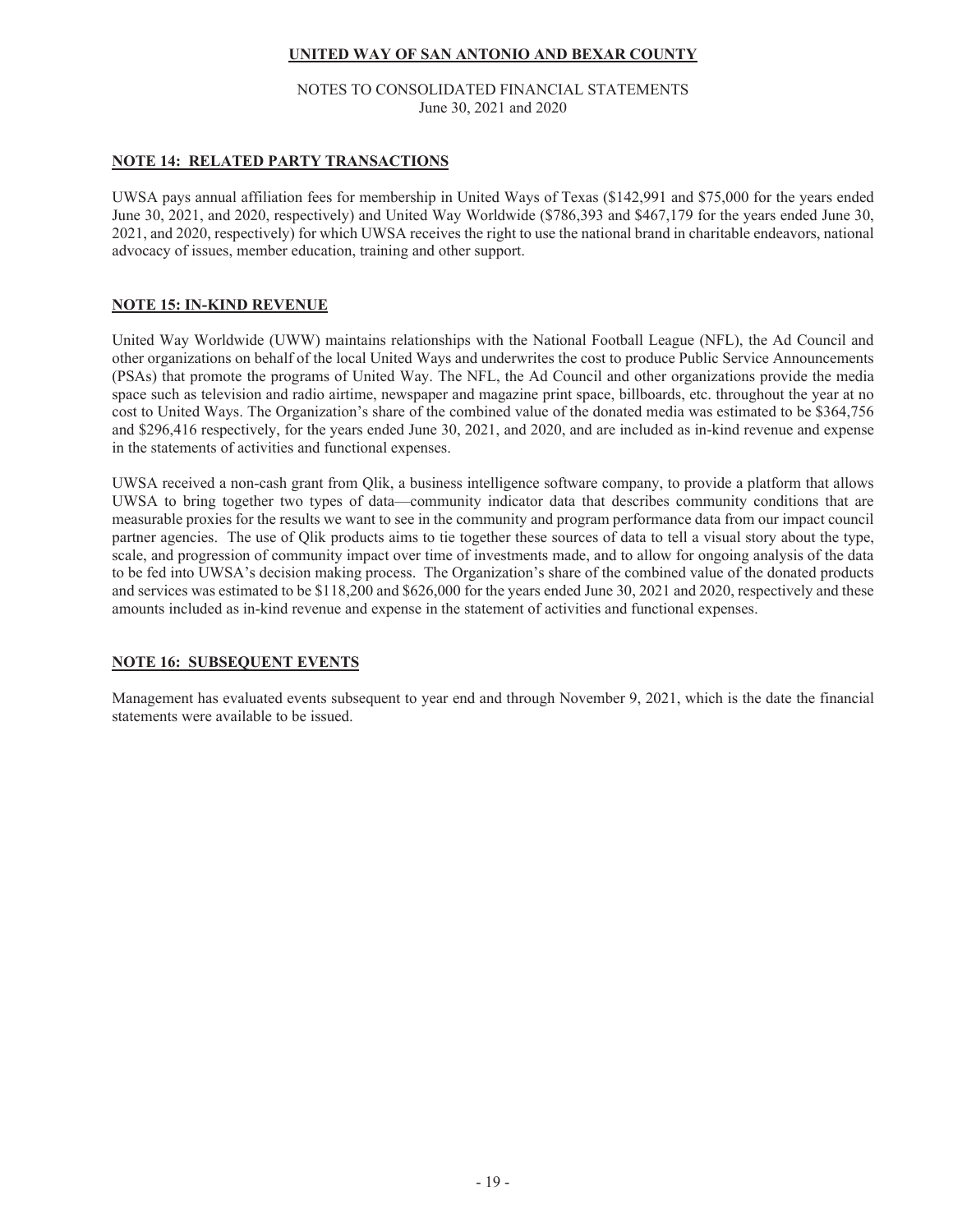# **SCHEDULE OF DISTRIBUTIONS TO AGENCIES AND PROGRAMS**

For The Years Ended June 30, 2021 and 2020

|                                                      |               | Totals |         |
|------------------------------------------------------|---------------|--------|---------|
|                                                      | 2021          |        | 2020    |
| Alamo Colleges Foundation, Inc.                      | \$<br>152,102 | $\$$   | 152,102 |
| Alpha Home, Inc.                                     | 116,871       |        | 116,871 |
| American Heart Association, S.A. Division            | 146,850       |        | 164,900 |
| American Indians in Texas                            | 81,250        |        | 81,250  |
| American Red Cross, S.A. Area Chapter                | 187,516       |        | 188,686 |
| Any Baby Can of San Antonio                          | 363,688       |        | 366,879 |
| ARC of San Antonio, The                              | 59,244        |        | 58,707  |
| <b>Ascension DePaul Services</b>                     | 66,290        |        | 66,290  |
| <b>Autism Community Network</b>                      | 207,779       |        | 207,614 |
| AVANCE - San Antonio, Inc.                           | 522,615       |        | 526,497 |
| Barshop Jewish Community Center                      | 1,695         |        | 11,514  |
| Bexar County Community Health Collabrative           | 400,000       |        | 400,000 |
| Big Brothers Big Sisters of South Texas              | 320,642       |        | 330,965 |
| <b>Blessed Sacrament Academy</b>                     | 126,660       |        | 126,660 |
| Boy Scouts of America, Alamo Area Council            | 12,022        |        | 106,596 |
| Boys and Girls Clubs of San Antonio                  | 250,000       |        | 255,330 |
| Boysville, Inc.                                      | 208,097       |        | 211,609 |
| <b>Brighton Center</b>                               | 208,120       |        | 208,120 |
| Catholic Charities, Archdiocese of San Antonio, Inc. | 358,565       |        | 404,480 |
| CentroMed                                            | 10,005        |        | 24,080  |
| Child Advocates San Antonio                          | 153,387       |        | 173,033 |
| Children's Association for Maximum Potential         | 53,865        |        | 65,231  |
| Children's Bereavement Center                        | 128,773       |        | 125,000 |
| Children's Hospital of San Antonio                   | 161,454       |        | 254,108 |
| Children's Shelter, The                              | 617,898       |        | 672,367 |
| ChildSafe                                            | 476,081       |        | 515,045 |
| <b>Christian Assistance Ministry</b>                 | 147,242       |        | 147,242 |
| Chrysalis Ministries, Inc.                           | 202,440       |        | 202,440 |
| City Year                                            | 175,000       |        | 175,000 |
| Clarity Child Guidance Center                        | 339,493       |        | 351,683 |
| Communities in Schools of San Antonio                | 556,334       |        | 557,346 |
| Crosspoint, Inc.                                     | 15,290        |        | 17,200  |
| DePelchin Children's Center                          | 110,616       |        | 110,616 |
| <b>Education Investment Foundation</b>               | 23,823        |        | 232,893 |
| Ella Austin Community Center                         | 168,072       |        | 168,439 |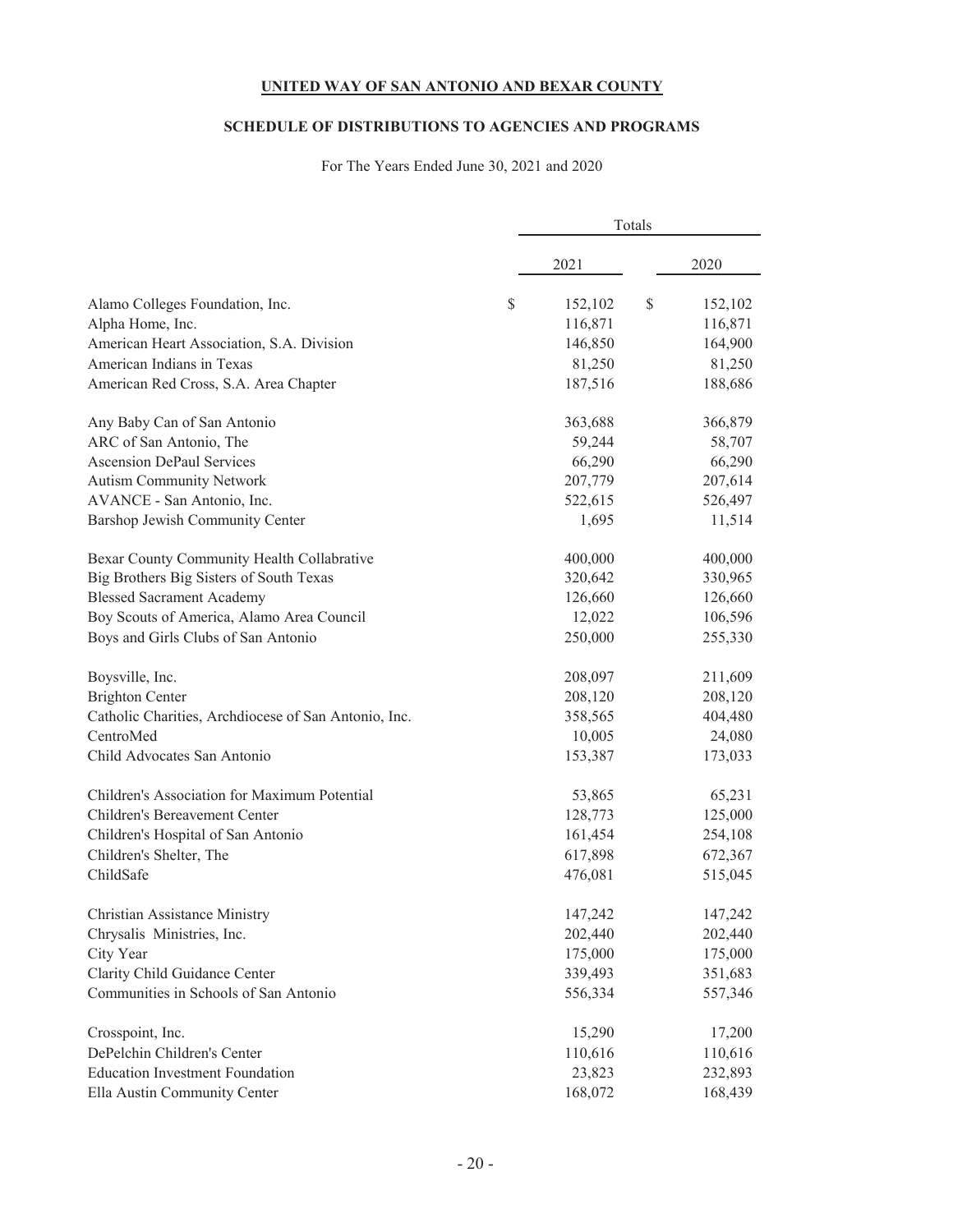# **SCHEDULE OF DISTRIBUTIONS TO AGENCIES AND PROGRAMS**

For The Years Ended June 30, 2021 and 2020

|                                                   | Totals        |    |           |  |  |
|---------------------------------------------------|---------------|----|-----------|--|--|
|                                                   | 2021          |    | 2020      |  |  |
|                                                   |               |    |           |  |  |
| Endeavors                                         | \$<br>160,157 | \$ | 161,657   |  |  |
| Family Service Association of San Antonio, Inc.   | 2,302,044     |    | 2,302,148 |  |  |
| Family Violence Prevention Services, Inc.         | 827,687       |    | 829,287   |  |  |
| Girl Scouts of Southwest Texas                    | 77,179        |    | 51,104    |  |  |
| Good Samaritan Community Services                 | 447,712       |    | 450,982   |  |  |
| Goodwill Industries of San Antonio                | 642,608       |    | 658,268   |  |  |
| Greater Randolph Area Services Program, Inc.      | 109,801       |    | 109,621   |  |  |
| Guardian House                                    | 78,165        |    | 43,759    |  |  |
| Haven for Hope                                    | 1,407,354     |    | 1,413,600 |  |  |
| Healy-Murphy Center                               | 371,573       |    | 372,273   |  |  |
| Jefferson Outreach for Older People               | 11,739        |    | 12,158    |  |  |
| Jewish Family Service of San Antonio Texas, Inc.  | 6,794         |    | 23,281    |  |  |
| Lifetime Recovery                                 | 165,378       |    | 165,378   |  |  |
| Madonna Neighborhood Center                       | 21,082        |    | 23,678    |  |  |
| Martinez Street Women's Center                    | 154,855       |    | 154,855   |  |  |
| Meals on Wheels                                   | 221,873       |    | 245,639   |  |  |
| <b>Mission Road Ministries</b>                    | 309,149       |    | 309,800   |  |  |
| Northeast Senior Assistance (NESA)                | 12,867        |    | 12,783    |  |  |
| Presa Community Center                            | 184,456       |    | 186,056   |  |  |
| Rape Crisis Center, The                           | 334,293       |    | 334,293   |  |  |
| Respite Care of San Antonio                       | 128,456       |    | 90,501    |  |  |
| <b>Restore Education</b>                          | 447,791       |    | 447,791   |  |  |
| <b>Ride Connect Texas</b>                         | 9,884         |    | 6,525     |  |  |
| Rise Recovery                                     | 422,983       |    | 422,983   |  |  |
| Roy Mass' Youth Alternatives, Inc.                | 295,753       |    | 297,810   |  |  |
| SA Hope Center                                    | 112,500       |    | 112,500   |  |  |
| <b>SA Youth</b>                                   | 13,510        |    | 18,045    |  |  |
| Salvation Army, The                               | 569,375       |    | 572,842   |  |  |
| San Antonio AIDS Foundation                       | 56,482        |    | 72,137    |  |  |
| San Antonio Council on Alcohol and Drug Awareness | 21,703        |    | 28,111    |  |  |
| San Antonio Food Bank                             | 940,408       |    | 905,837   |  |  |
| SAMMinistries                                     | 128,277       |    | 124,318   |  |  |
| San Antonio Public Library                        | 43,015        |    |           |  |  |
| San Antonio Sports                                | 24,880        |    | 27,170    |  |  |
| Seton Home                                        | 147,802       |    | 116,463   |  |  |
| St. Paul Lutheran Child Development Center        | 405,794       |    | 405,794   |  |  |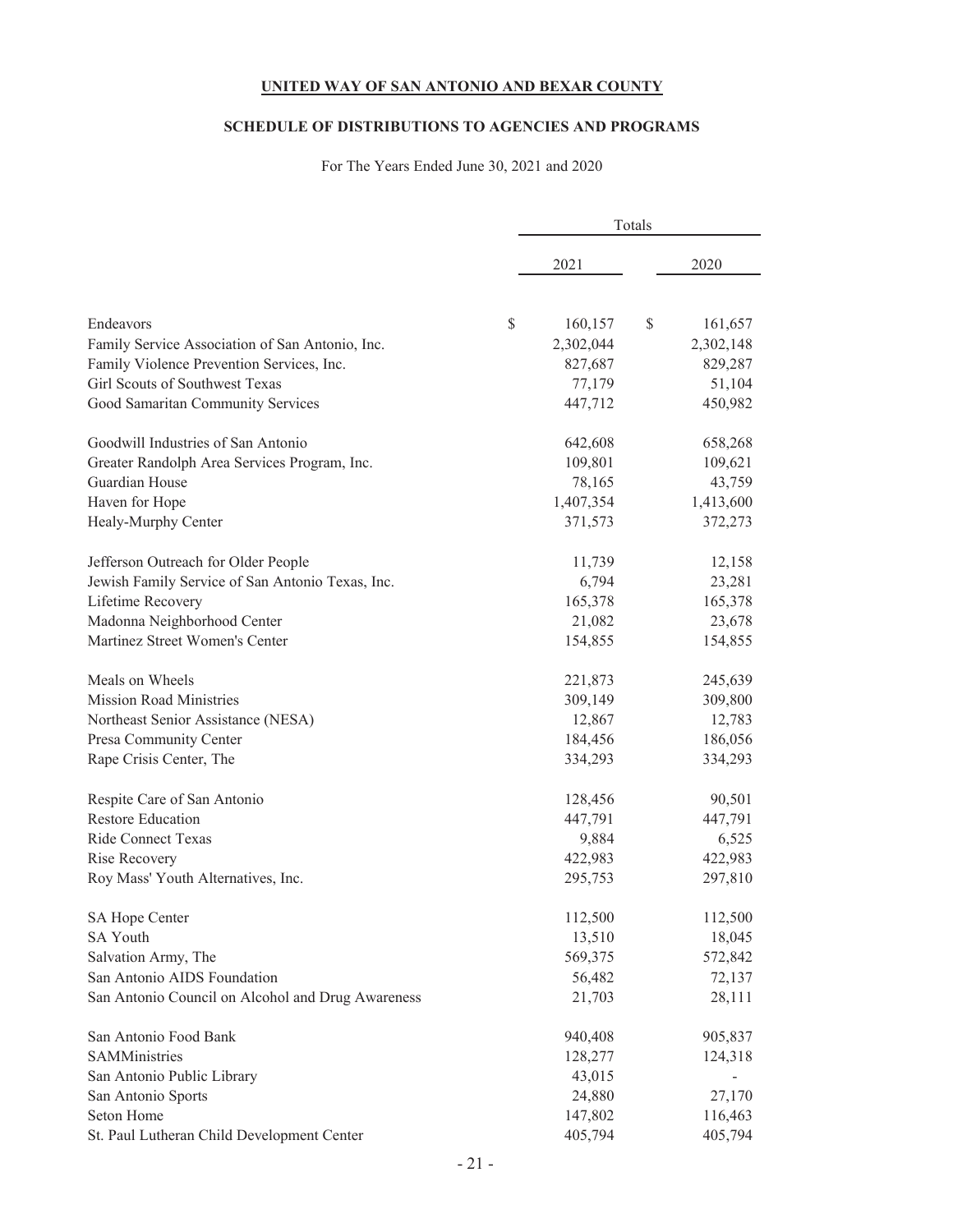# **SCHEDULE OF DISTRIBUTIONS TO AGENCIES AND PROGRAMS**

For The Years Ended June 30, 2021 and 2020

|                                                          |    |            | Totals |            |
|----------------------------------------------------------|----|------------|--------|------------|
|                                                          |    | 2021       |        | 2020       |
| St. Peter - St. Joseph Children's Home                   | \$ | 180,781    | \$     | 253,834    |
| Texas Diaper Bank                                        |    | 35,529     |        | 44,047     |
| ThriveWell Cancer Foundation                             |    | 65,234     |        | 87,976     |
| U.S.O. Council of San Antonio                            |    | 120,076    |        | 189,672    |
| <b>Urban Strategies</b>                                  |    | 178,768    |        | 178,768    |
| Young Men's Christian Association of Greater San Antonio |    | 1,242,863  |        | 1,243,734  |
| Young Women's Christian Association                      |    | 569,830    |        | 569,830    |
| Youth Centers on Military Installations:                 |    |            |        |            |
| Joint Base San Antonio - Fort Sam Houston Youth Programs |    | 150,246    |        | 50,586     |
| Joint Base San Antonio - Lackland Youth Programs         |    | 75,502     |        | 26,418     |
| Joint Base San Antonio - Randolph Youth Programs         |    | 75,428     |        | 25,811     |
| United Way Initiatives and Grant Distributions:          |    |            |        |            |
| Community Building & Investment                          |    | 195,145    |        | 408,633    |
| Developing Successful Children                           |    | 1,847,015  |        | 1,674,223  |
| Dual Generation                                          |    | 784,979    |        |            |
| Eastside Promise Neighborhood                            |    | 9,629      |        | 536,112    |
| Military Information and Referral                        |    | 62,000     |        | 55,957     |
| Strengthening Families Partnership                       |    | 2,454,302  |        | 2,766,205  |
| Students Succeeding in School                            |    | 16,800     |        | 3,162      |
| Other United Ways and Organizations                      |    | 1,371,881  |        | 2,185,819  |
| Special Contributions for Hurricane Harvey:              |    |            |        |            |
| American Red Cross                                       |    |            |        | 4,200      |
| Special Contributions for COVID Relief                   |    | 45,000     |        | 275,000    |
| Special Contributions for Winter Storm Relief            |    | 125,000    |        |            |
| <b>TOTAL DISTRIBUTION</b>                                | S  | 28,351,166 | \$     | 29,866,227 |
| <b>TO AGENCIES / PROGRAMS</b>                            |    |            |        |            |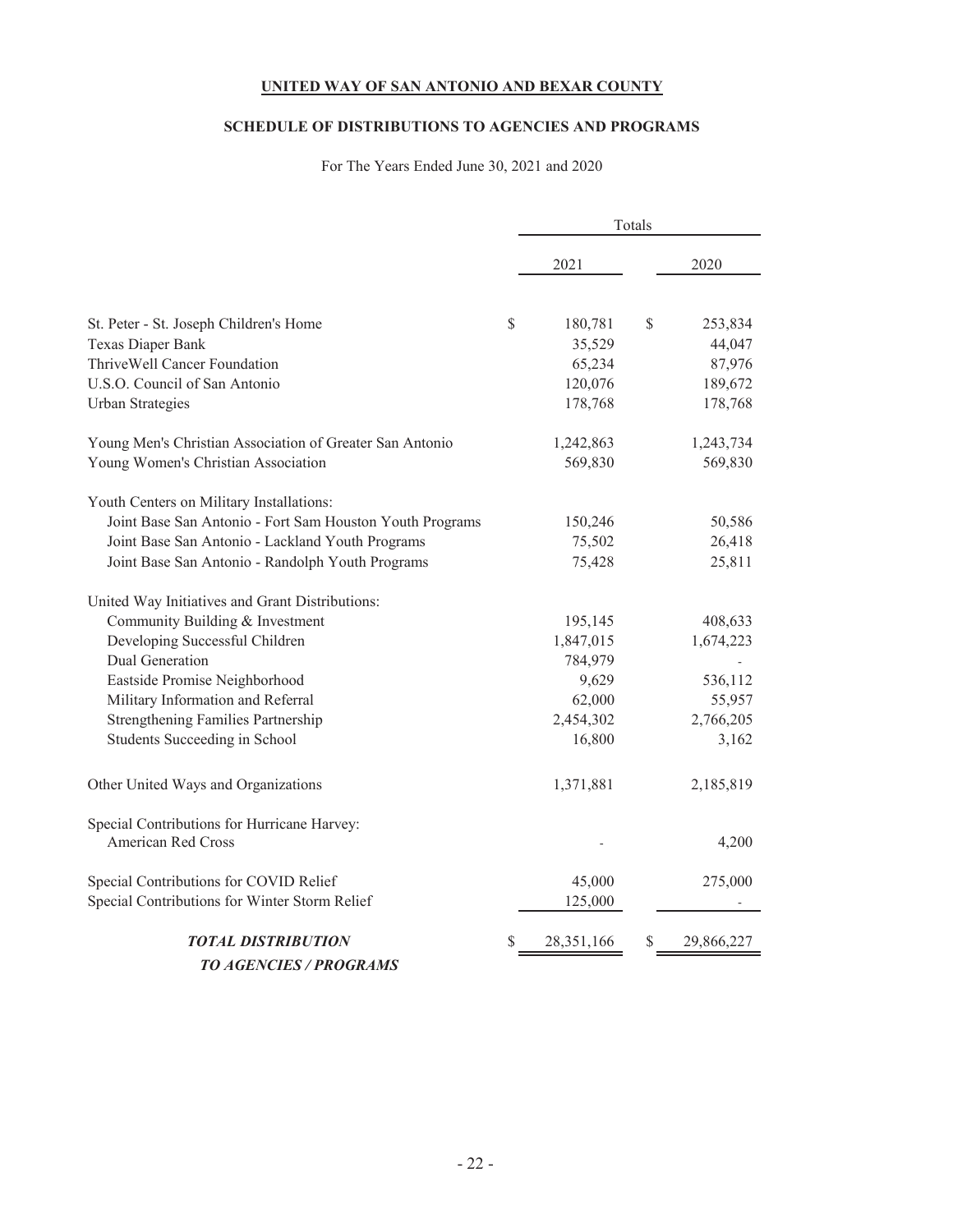#### **SCHEDULE OF DISTRIBUTIONS TO AGENCIES AND PROGRAMS**

For The Years Ended June 30, 2021 and 2020

#### **Public Sector Campaigns**

The United Way of San Antonio and Bexar County has been appointed by the State Employee Charitable Campaign (SECC) Local Employee Committee as the Local Campaign Manager. Additionally, UWSA conducts the Combined School District Charitable Campaign, the City of San Antonio Charitable Campaign, the Bexar County Charitable Campaign and the San Antonio Water Systems Charitable Campaign. UWSA is responsible for managing these campaigns and acting as fiscal agent for all financial activity. UWSA participates in the Combined Federal Campaign (CFC) as a local federation and receives designations for its member agencies. UWSA honors those designations by distributing a porportionate share of receipts based on donor designations to each member.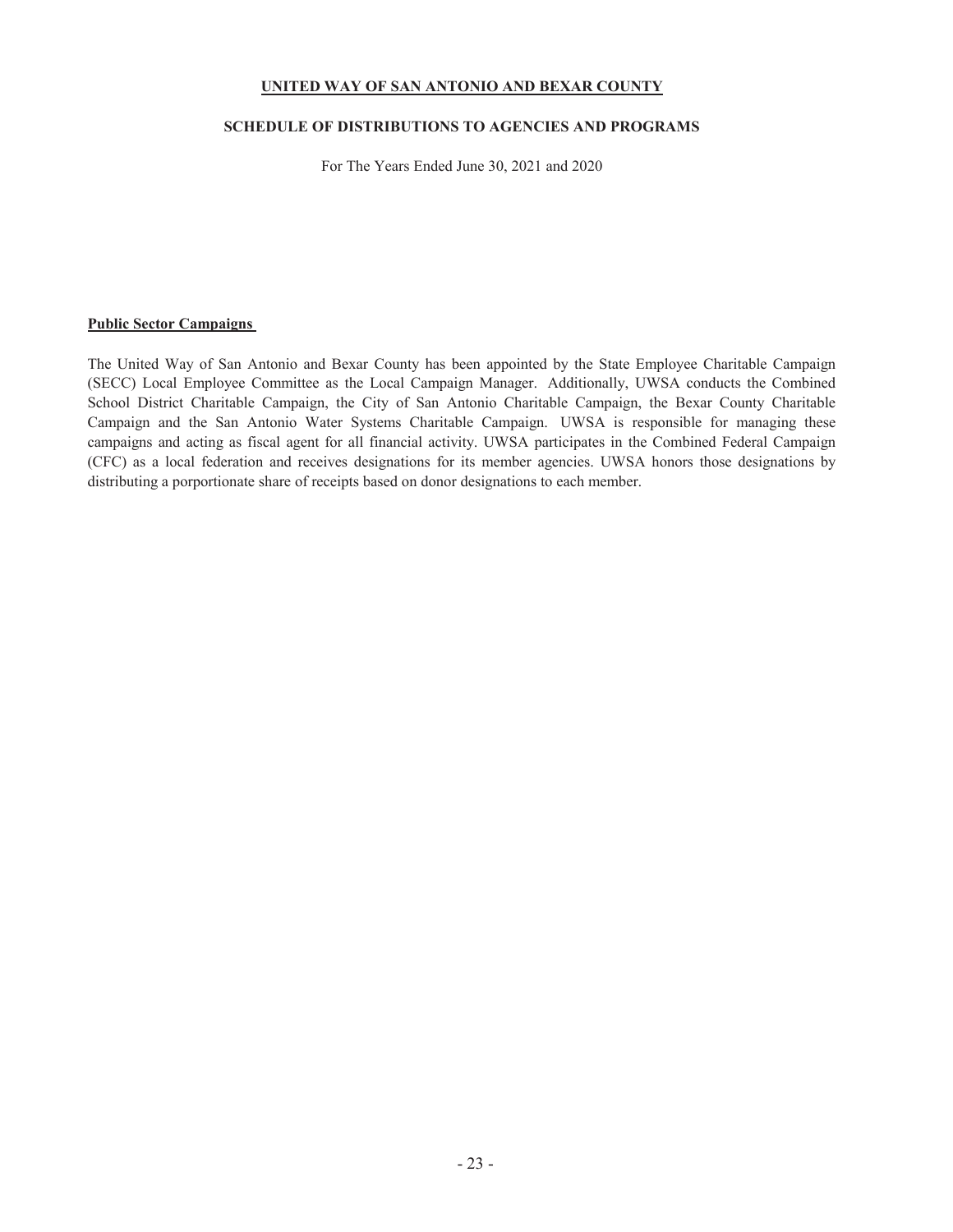#### **CONSOLIDATING SCHEDULE FOR STATEMENT OF FINANCIAL POSITION**

#### As of June 30, 2021

|                                                     | <b>UWSA</b>      | <b>Endowment</b><br>& Legacy Fnd | <b>Special</b><br><b>Gifts Fund</b> | <b>Eliminations</b>         | Consolidated     |
|-----------------------------------------------------|------------------|----------------------------------|-------------------------------------|-----------------------------|------------------|
| <b>ASSETS</b>                                       |                  |                                  |                                     |                             |                  |
| <b>Current Assets:</b>                              |                  |                                  |                                     |                             |                  |
| Cash and cash equivalents                           | \$<br>11,235,450 | $\mathcal{S}$                    | 1,037,683                           | \$                          | \$12,273,133     |
| Investments                                         | 27,255,914       |                                  | 19,739,612                          |                             | 46,995,526       |
| Receivables:                                        |                  |                                  |                                     |                             |                  |
| Pledges, net of allowance for uncollectible pledges | 11,187,767       | 140,000                          |                                     |                             | 11,327,767       |
| Grants and other receivables                        | 1,044,857        | 100,000                          |                                     | (229, 948)                  | 914,909          |
| Prepaid expenses and other assets                   | 179,173          |                                  |                                     |                             | 179,173          |
| <b>Total Current Assets</b>                         | 50,903,161       | 240,000                          | 20,777,295                          | (229, 948)                  | 71,690,508       |
| <b>Noncurrent Assets:</b>                           |                  |                                  |                                     |                             |                  |
| Endowment and Legacy Fund:                          |                  |                                  |                                     |                             |                  |
| Investments                                         |                  | 15,052,705                       |                                     |                             | 15,052,705       |
| Beneficial Interests in Perpetual Trusts            | 2,215,924        |                                  |                                     |                             | 2,215,924        |
| Property and Equipment, at cost,                    |                  |                                  |                                     |                             |                  |
| net of accumulated depreciation                     | 1,048,315        | $\overline{\phantom{a}}$         | 131,869                             |                             | 1,180,184        |
| <b>Total Noncurrent Assets</b>                      | 3,264,239        | 15,052,705                       | 131,869                             |                             | 18,448,813       |
| <b>TOTAL ASSETS</b>                                 | 54,167,400       | \$15,292,705                     | \$20,909,164                        | \$<br>(229,948)             | S.<br>90,139,321 |
|                                                     |                  |                                  |                                     |                             |                  |
| <b>LIABILITIES AND NET ASSETS</b>                   |                  |                                  |                                     |                             |                  |
| <b>Current Liabilities:</b>                         |                  |                                  |                                     |                             |                  |
| Accounts payable and accrued expenses               | \$<br>3,211,646  | \$                               | S<br>153,331                        | \$<br>(229,948)             | 3,135,029<br>S   |
| Donor designations payable                          | 8,610,441        |                                  |                                     |                             | 8,610,441        |
| <b>TOTAL LIABILITIES</b>                            | 11,822,087       | ٠                                | 153,331                             | (229,948)                   | 11,745,470       |
| <b>Net Assets:</b>                                  |                  |                                  |                                     |                             |                  |
| Without donor restrictions                          | 13,835,054       |                                  | 20,755,833                          |                             | 34,590,887       |
| With donor restrictions:                            |                  |                                  |                                     |                             |                  |
| Temporary in nature                                 | 26,294,335       | 4,786,378                        |                                     |                             | 31,080,713       |
| Perpetual in nature                                 | 2,215,924        | 10,506,327                       |                                     |                             | 12,722,251       |
| <b>TOTAL NET ASSETS</b>                             | 42, 345, 313     | 15,292,705                       | 20.755.833                          |                             | 78,393,851       |
| <b>TOTAL LIABILITIES</b>                            |                  |                                  |                                     |                             |                  |
| <b>AND NET ASSETS</b>                               | 54,167,400       | \$15,292,705                     | \$20,909,164                        | (229, 948)<br><sup>\$</sup> | \$90,139,321     |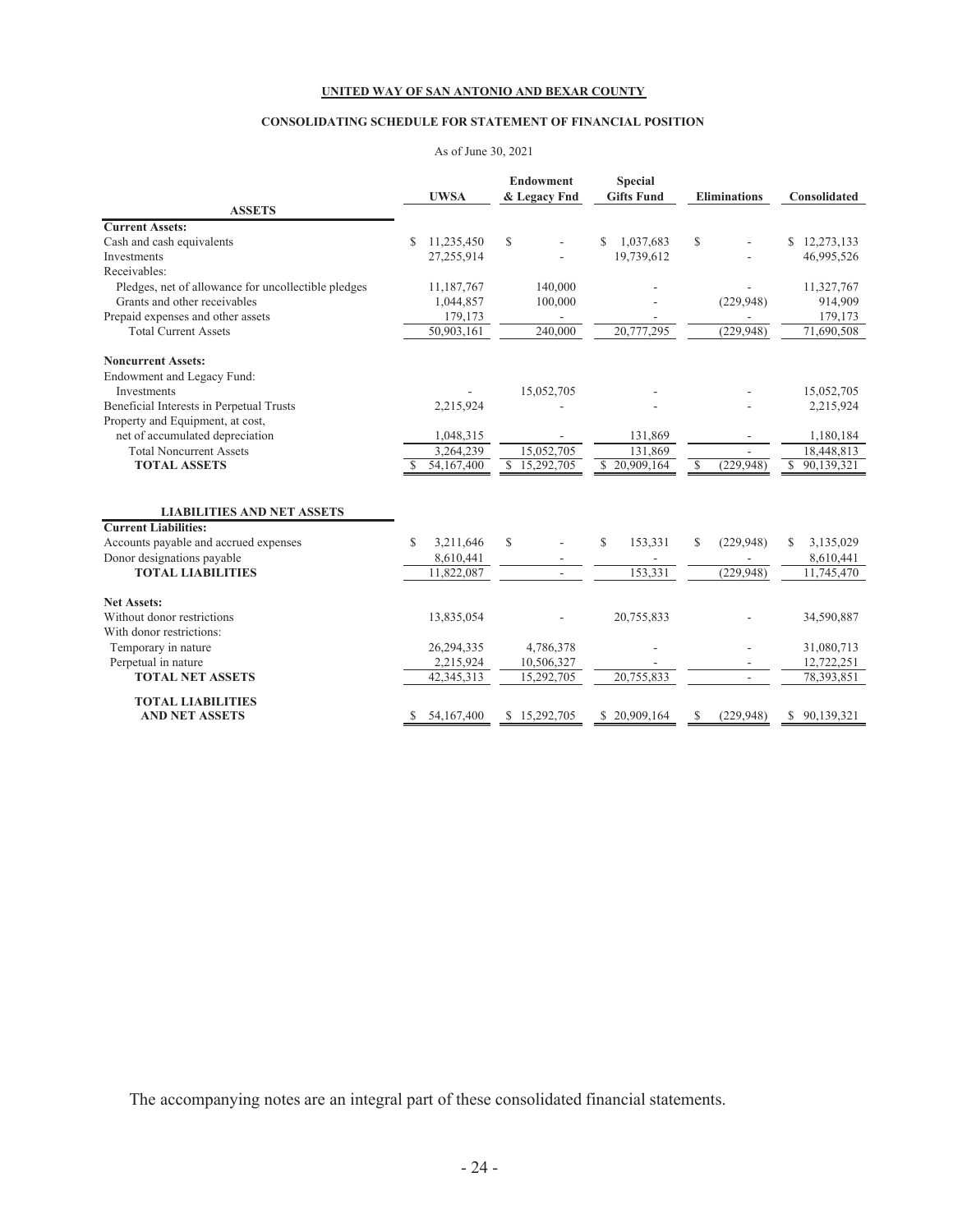# **CONSOLIDATING SCHEDULE FOR STATEMENT OF ACTIVITIES**

#### For The Year Ended June 30, 2021

|                                                 |                  |    | With Donor Restrictions  |              |                          |                  |
|-------------------------------------------------|------------------|----|--------------------------|--------------|--------------------------|------------------|
|                                                 |                  |    | <b>UWSA</b>              |              |                          |                  |
|                                                 | Without Donor    |    | UWSA Campaign            |              | Endowment &              | Consolidated     |
|                                                 | Restrictions     |    | Operations               |              | Legacy Fund              | 2021             |
| PUBLIC SUPPORT AND OTHER REVENUE                |                  |    |                          |              |                          |                  |
| Community campaign                              | \$               | \$ | 47,975,739               | $\mathbb{S}$ |                          | 47,975,739<br>\$ |
| Non-UWSA designations                           |                  |    | (10, 291, 266)           |              |                          | (10, 291, 266)   |
| Donor designations                              |                  |    | (9,085,540)              |              |                          | (9,085,540)      |
| Provision for uncollectible pledges             |                  |    | (355, 156)               |              |                          | (355, 156)       |
| Net carryover pledges                           |                  |    | (1,949,442)              |              |                          | (1,949,442)      |
| Net amount available to UWSA                    |                  |    | 26,294,335               |              |                          | 26,294,335       |
| Net assets released from restrictions           | 25,839,621       |    | (25,839,621)             |              |                          |                  |
| Collection of prior year campaign contributions |                  |    |                          |              |                          |                  |
| in excess of (less than) amount anticipated     | (241, 637)       |    |                          |              |                          | (241, 637)       |
| Contributions (non-campaign)                    | 20,000,000       |    |                          |              |                          | 20,000,000       |
| Grants and contracts                            | 5,540,150        |    |                          |              |                          | 5,540,150        |
| Investment earnings, net of fees                | 4,736,128        |    | 351.191                  |              | 2,836,057                | 7,923,376        |
| In-kind revenue                                 | 482,956          |    |                          |              |                          | 482,956          |
| Other income                                    | 365,038          |    |                          |              |                          | 365,038          |
| PPP loan forgiveness grant                      | 1,464,630        |    |                          |              |                          | 1,464,630        |
| <b>TOTAL PUBLIC SUPPORT</b>                     |                  |    |                          |              |                          |                  |
| <b>AND OTHER REVENUE</b>                        | 58,186,886       |    | 805,905                  |              | 2,836,057                | 61,828,848       |
| <b>EXPENSES</b>                                 |                  |    |                          |              |                          |                  |
| <b>Program Services:</b>                        |                  |    |                          |              |                          |                  |
| Distributions to Agencies and Programs          | 28,351,166       |    |                          |              |                          | 28,351,166       |
| Less donor designations                         | (9,044,021)      |    |                          |              |                          | (9,044,021)      |
| Net funds distributed                           | 19,307,145       |    | $\overline{a}$           |              |                          | 19,307,145       |
| Other program services                          | 5,398,814        |    |                          |              |                          | 5,398,814        |
| <b>Total Program Services</b>                   | 24,705,959       |    | $\overline{\phantom{a}}$ |              | $\frac{1}{2}$            | 24,705,959       |
| <b>Support Services:</b>                        |                  |    |                          |              |                          |                  |
| Fund-raising                                    | 3,141,373        |    |                          |              |                          | 3, 141, 373      |
| Management & general                            | 1,056,921        |    |                          |              |                          | 1,056,921        |
| <b>Total Support Services</b>                   | 4,198,294        |    | $\overline{\phantom{a}}$ |              | $\overline{\phantom{a}}$ | 4,198,294        |
| <b>TOTAL EXPENSES</b>                           | 28,904,253       |    | $\overline{a}$           |              |                          | 28,904,253       |
| <b>CHANGE IN NET ASSETS</b>                     | 29,282,633       |    | 805,905                  |              | 2,836,057                | 32,924,595       |
| Net assets at beginning of year                 | 5,308,254        |    | 27,704,354               |              | 12,456,648               | 45,469,256       |
| <b>NET ASSETS AT END OF YEAR</b>                | \$<br>34,590,887 | \$ | 28,510,259               | \$           | 15,292,705               | 78,393,851<br>\$ |